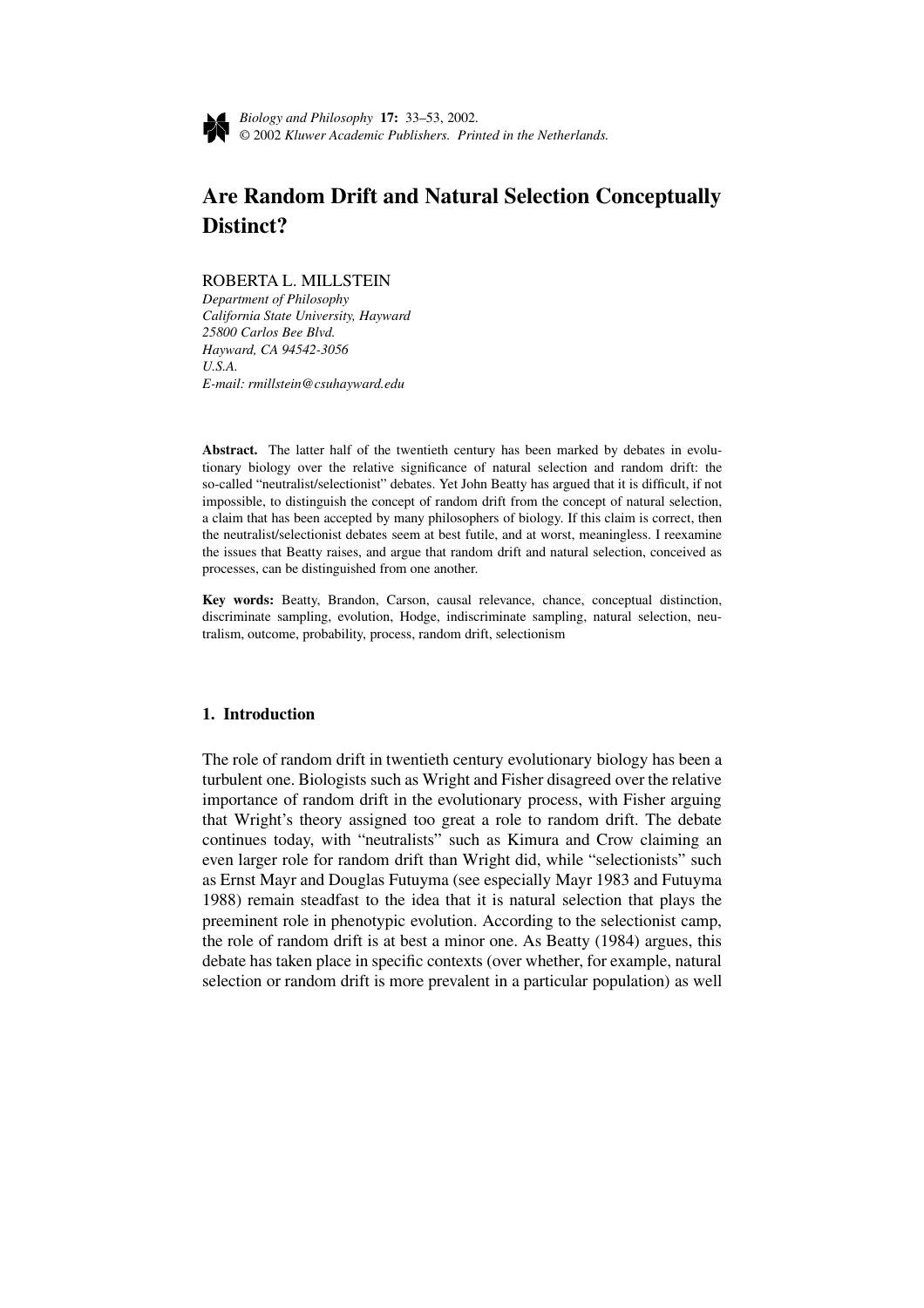as more general contexts (over whether natural selection or random drift is more prevalent as a whole).

With all this contention concerning the relative importance of random drift and natural selection within evolution, one would hope that the concepts of random drift and natural selection could be defined and distinguished clearly. After all, if one is to argue that random drift is very prevalent in evolution, and natural selection less so (or vice versa), it had better be the case that instances of natural selection can be distinguished from instances of random drift – and in order to do *that*, the concepts must be distinct. Even (or perhaps, especially) if one takes a non-empirical, theoretical approach to settling this debate, it is still necessary that one be able to distinguish the concept of random drift from the concept of natural selection. However, Beatty (1984) argues that it is not easy – perhaps even impossible – to distinguish the two concepts. But if that is true, then it seems as though the neutralist/selectionist debate has just been a tempest in a teapot, and that participants in the debate have been arguing about nothing.

Perhaps they have been. However, it is incumbent upon philosophers of biology to try to clarify debates within biology such as these, if possible. It is with this motivation that I seek to reexamine the questions that the debate presupposes. What is random drift? Can it be distinguished from natural selection? In addressing these questions I will not, however, take a stance on the neutralist/selectionist debate itself, an issue best left to biologists.

First, I characterize random drift and natural selection, both as processes and as outcomes. Then I turn to the question of whether random drift can be distinguished from natural selection. Using the characterization of random drift and natural selection that I developed earlier, I argue that the concepts of natural selection and random drift are distinct as processes, if not as outcomes. Lastly, I consider an alternative characterization of natural selection and random drift, due to Brandon and Carson (1996), that implies the same conclusion I reach but for different reasons. I argue that the account I have presented is the preferable one.

#### **2. Random drift and natural selection: processes and outcomes**

The term 'random drift' actually refers to a number of distinct processes, not just one kind of process, although the different processes have characteristics in common. Beatty (1992) isolates four kinds of random drift: indiscriminate parent sampling, indiscriminate gamete sampling, $<sup>1</sup>$  the founder effect, and</sup> fluctuations in the rates of evolutionary processes (selection, migration, and mutation). The founder effect is similar to another phenomenon, known as the bottleneck effect. Another kind of random drift is the random assort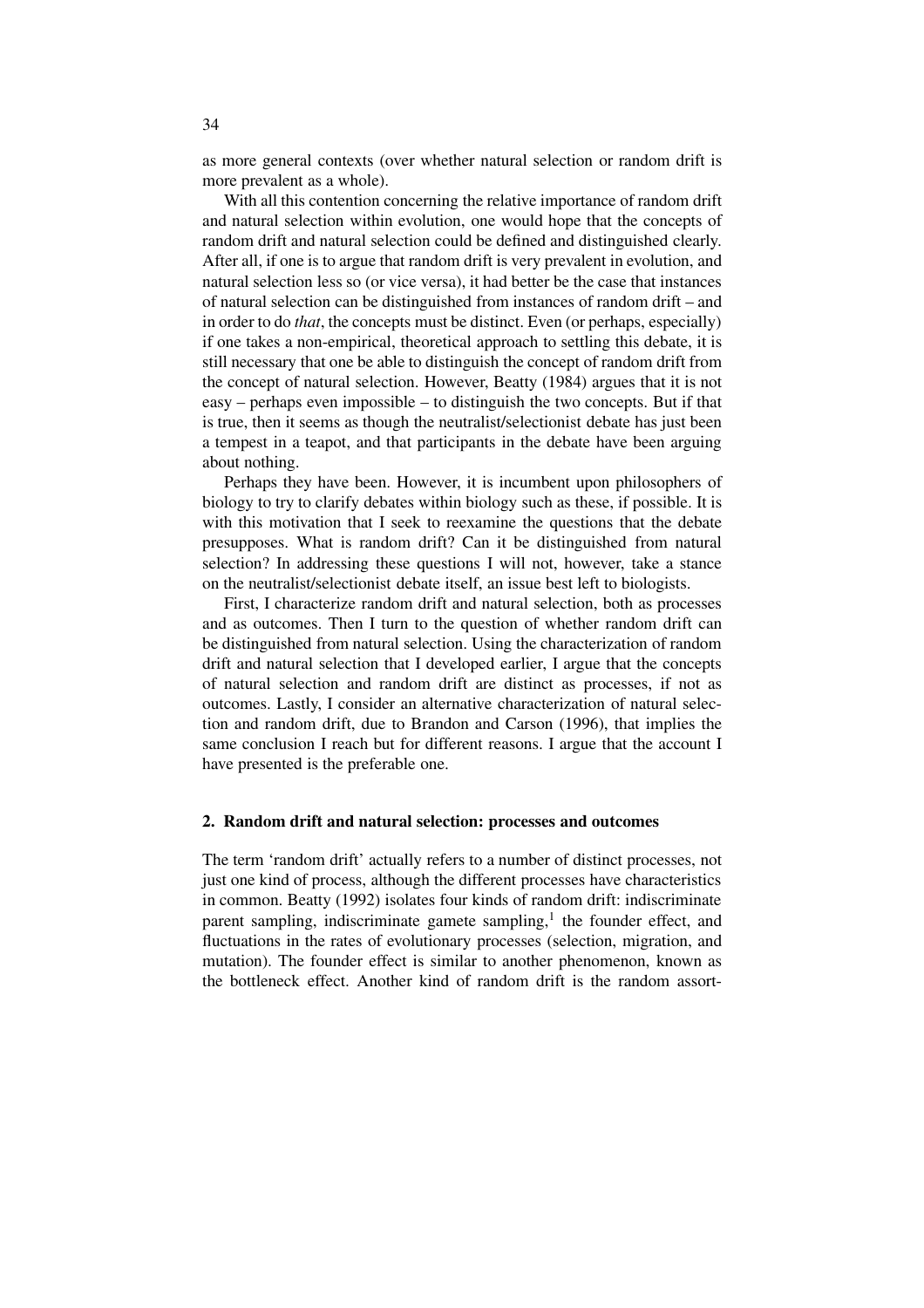ment of genes into gametes (Dodson and Dodson 1985: 229). Brandon and Carson (1996) claim that Brandon (1990) identifies yet another "drift-like phenomenon." This leaves potentially at least seven different kinds of random drift. I say "potentially" because there has been some controversy as to which processes should be considered random drift (Beatty 1992). Indeed, different authors will describe different subsets of this list as constituting the different kinds of random drift processes. For reasons of space, I will discuss only two of these processes: indiscriminate parent sampling and the bottleneck effect. The discussion of different kinds of random drift illustrates the general characteristics of random drift and focuses attention on the biological basis for random drift. I will also contrast random drift with natural selection in relatively straightforward situations, saving the more complex cases for later discussion.

Parent sampling, according to Beatty, is "*the process of determining which organisms of one generation will be parents of the next, and how many offspring each parent will have*" (1984: 188; italics in original). According to Beatty, this parent sampling can be discriminate, that is, with regard to fitness differences, or indiscriminate, that is, without regard to fitness differences (1984: 189). Discriminate parent sampling is generally considered natural selection; indiscriminate parent sampling is random drift.

But what is sampling "with regard to fitness differences" and sampling "without regard to fitness differences"? A hypothetical example will help to clarify. Suppose a population of gray and brown squirrels shares its habitat with a colorblind predator. The gray squirrels die in greater numbers than the brown squirrels – it just so happens, say, that more of the gray squirrels are unlucky enough to come into contact with the predator. Consequently, the frequency of gray squirrels in the next generation is reduced. More brown squirrels are "sampled" (i.e., survive to reproduce) than gray squirrels, but it is without regard to any differences in fitness between the gray squirrels and the brown squirrels. In other words, the physical differences between the two types of squirrels do not play a *causal* role in the differences in reproductive success.<sup>2</sup> The change in frequency in this squirrel population is due to the kind of random drift known as *indiscriminate parent sampling*. This contrasts with alternative scenarios in which physical differences *do* play a causal role in the differences in reproductive success. Suppose, for example, that the predator was not colorblind, and that in this particular environment the predator was able to see the gray squirrels more clearly than the brown squirrels, causing greater survival of brown squirrels over gray. This would be a case of discriminate parent sampling, or natural selection.

A related phenomenon is what is sometimes called the *bottleneck effect*. A bottleneck occurs when there is a large reduction in the number of organisms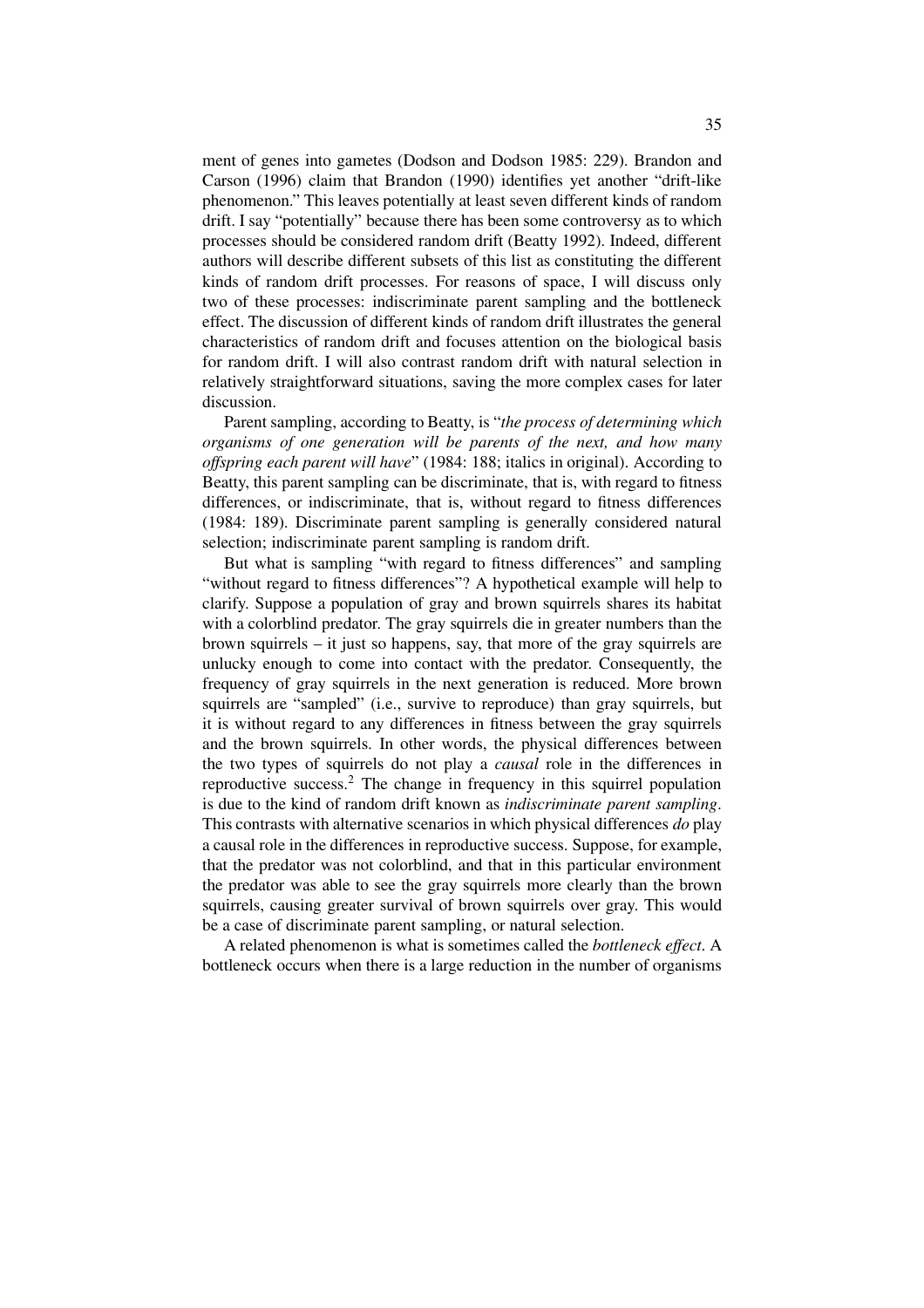in a population (as occurs frequently in some populations that tend to fluctuate in size, perhaps in response to fluctuating environment). When biologists speak of a bottleneck, they are generally referring to an indiscriminate sampling process; physical differences between organisms in the original population are causally irrelevant to differences in reproductive success that produce the composition of the smaller population. For example, a severe drought might devastate a population of artichokes, killing artichokes without regard to differences in color, size, or shape. Logically, one could speak of a *discriminate* bottleneck where there was a drastic reduction in population size *and* where the physical differences of some organisms gave them a greater ability to survive and reproduce, but such a phrase would be misleading. For example, it is hypothesized that cheetahs underwent a severe bottleneck at some point during their evolutionary history. Suppose that during this bottleneck, the cheetahs with longer legs had a greater ability to survive than the cheetahs with shorter legs. However, while such a discriminate sampling process (i.e., selection) might explain why longer-legged cheetahs were in the end more prevalent, it would not explain why there was an *overall* reduction in the number of cheetahs, both long-legged and short-legged. In the overall reduction of the population, organisms are killed indiscriminately. Thus, biologists seem to prefer to speak of such cases as natural selection *together with* random drift (as a bottleneck), rather than as a discriminate bottleneck. (We will discuss such an example below.) The bottleneck effect is quite similar to indiscriminate parent sampling, since both processes involve sampling of parents that is indiscriminate with respect to physical differences. The primary difference is that with the bottleneck effect, there is a drastic reduction in the size of the population, whereas with indiscriminate parent sampling, the size of the population may remain relatively constant from one generation to the next.

The two kinds of random drift that I have discussed here, indiscriminate parent sampling and indiscriminate bottlenecks, are processes that sample indiscriminately with respect to physical differences. That is, they are processes in which any physical differences are causally irrelevant in the sampling process. Analogously, the two kinds of natural selection I discussed, discriminate parent sampling and discriminate sampling during a bottleneck, are processes that sample discriminately with respect to physical characteristics, meaning that physical differences are causally relevant in the sampling process. Again, the difference has to do with whether population size remains relatively constant from one generation to the next (parent sampling), or whether the population is reduced in size (bottleneck).

My suggestion that Beatty's conceptions of "discriminate sampling" and "indiscriminate sampling" should be spelled out in terms of causal relevance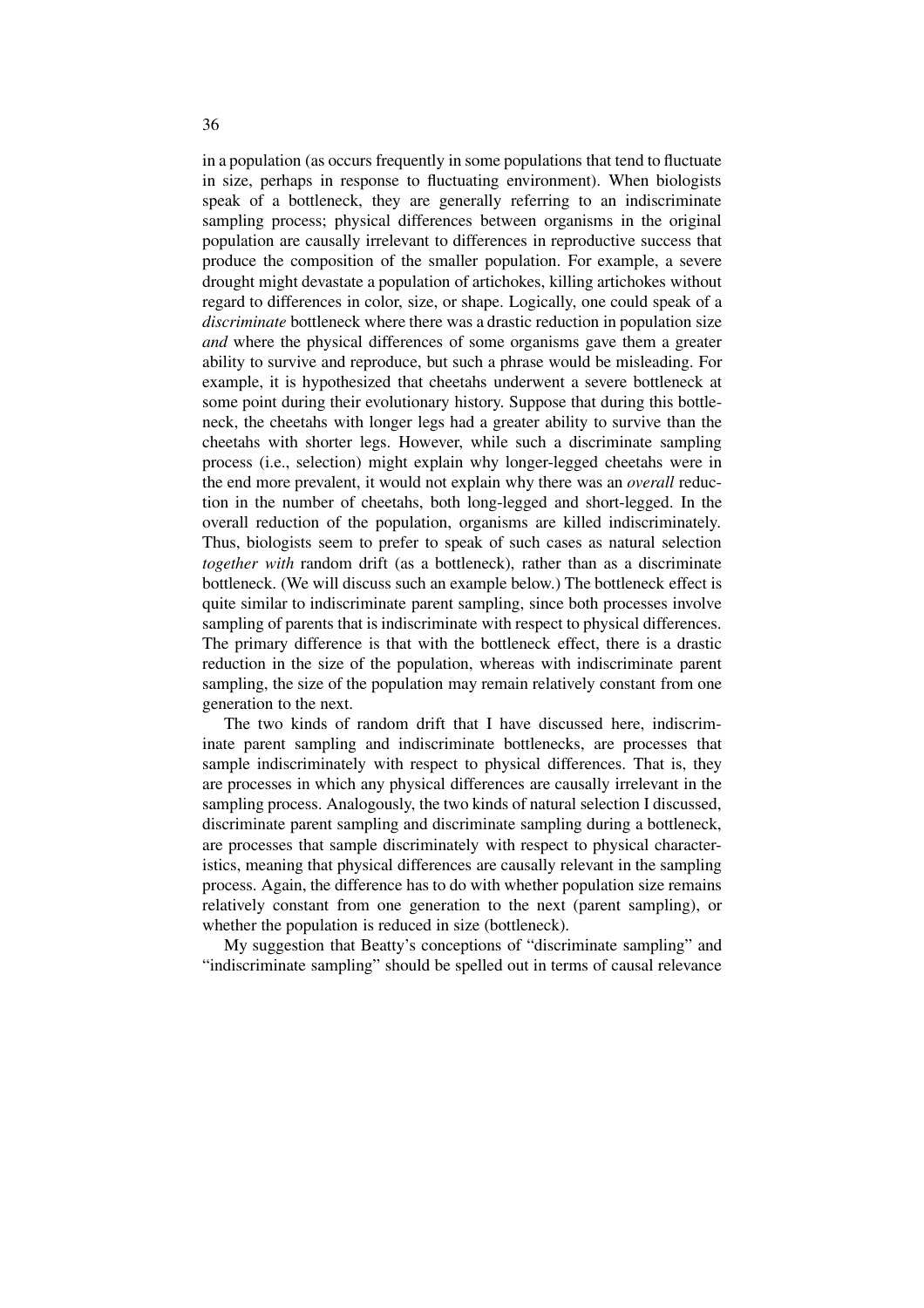is similar to Hodge's (1987) position. Hodge asserts that a proper distinction between natural selection and random drift relies on *causation*: "*...* differential reproduction in selection is distinguished from any in drift by its causation; by contrast with drift, it is occurring because the physical property differences constituting the hereditary variation that is being differentially reproduced are not merely correlated with differences in reproduction – they are causally relevant to them" (1987: 251). Note that Hodge, as is commonly done, includes heredity as a necessary condition for both natural selection and random drift. I agree with Hodge on this point as well, and all physical differences mentioned in subsequent discussion should be assumed to be heritable.

Beatty's discussion of random drift as "indiscriminate sampling" and natural selection as "discriminate sampling" focuses on random drift and natural selection as certain kinds of *processes*. However, it is important to note that while random drift is sometimes spoken of as a *process*, at other times it is spoken of as an *outcome*. Suppose there were a population of giraffes not undergoing mutation, migration, or selection – only random drift. Again, random drift is an indiscriminate sampling *process*, in which physical differences between organisms are causally irrelevant to differences in their reproductive success. Thus, if the long-necked giraffes in the population become more prevalent than short-necked giraffes, it is by chance (and not because of their long necks). In an infinite (or very large) population, we would expect the proportion of long-necked to short-necked giraffes to remain relatively constant from generation to generation. However, we would not expect the proportions to remain constant in a small population. To understand this, imagine an urn filled with colored balls where balls are sampled without respect to color. If a large sample of balls were taken, we would expect the frequencies of colored balls in the sample to be very close to the frequencies in the urn. On the other hand, if we only take a small sample of colored balls, our sample may very well have different proportions of colored balls than the urn does. In the same way that the color difference between the balls is causally irrelevant to which ball gets picked, in a population undergoing the process of random drift, the physical differences between organisms are causally irrelevant to differences in their reproductive success. So in large populations, as with large urn samples, we would expect gene frequencies to be representative of the parent generation, but in small populations, as with small urn samples, gene frequencies may or may not be representative. Thus, when random drift occurs over a number of generations in a small population, gene frequencies may fluctuate, or *drift*, randomly from generation to generation.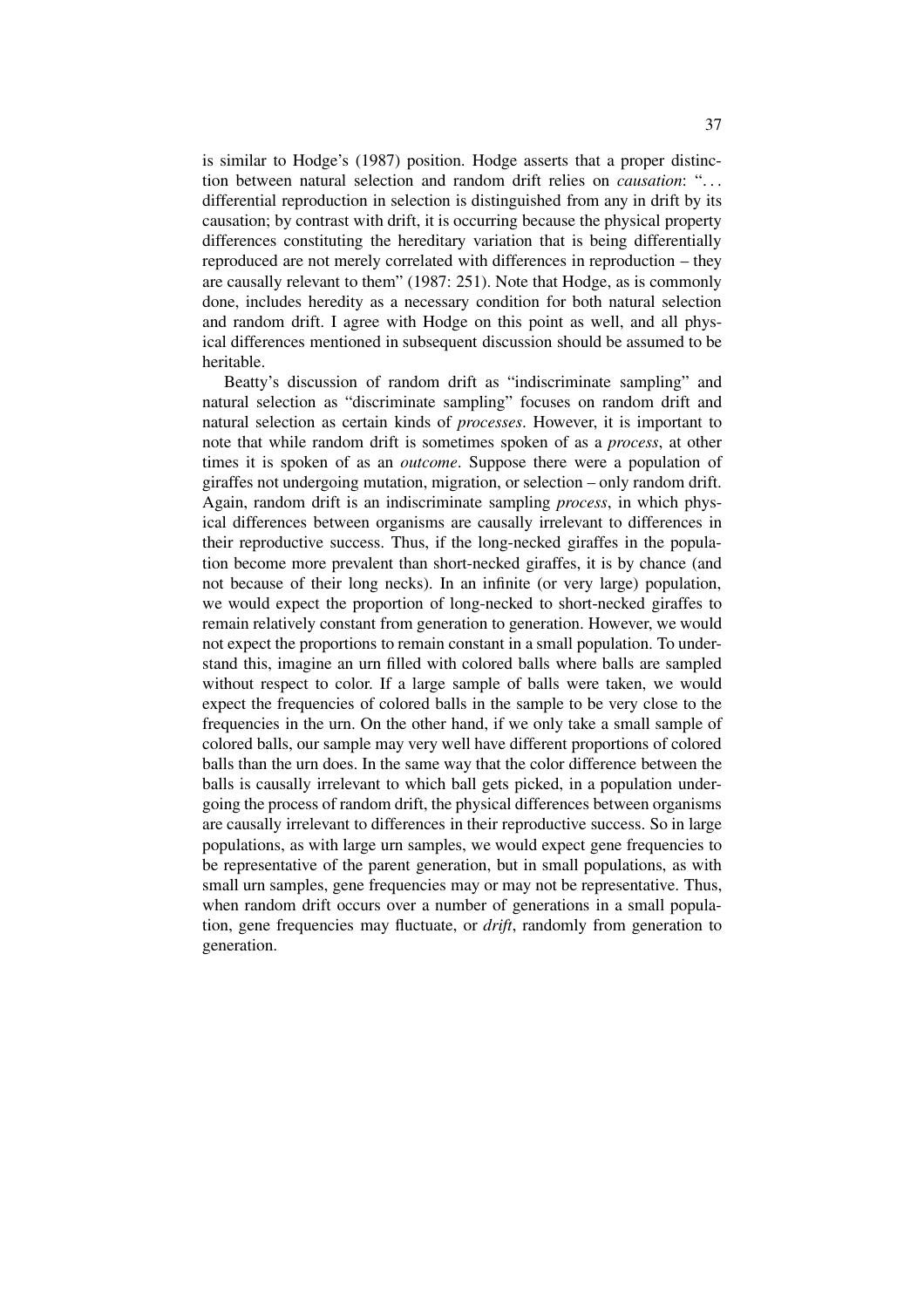However, when we speak of the drifting of gene frequencies in this way we are no longer focusing on random drift as a certain kind of *process* (an indiscriminate sampling process, analogous to sampling balls from an urn). We are considering random drift as a certain kind of *outcome* (an outcome where gene frequencies fluctuate from generation to generation, in the same way that repeated sampling of balls from an urn would fluctuate from sample to sample). Similarly, we might speak of natural selection as a certain kind of process (a discriminate sampling process), as well as a certain kind of outcome (an outcome where the fittest organisms have the greatest reproductive success).<sup>3</sup>

In distinguishing a process from its outcome, I mean to distinguish the kinds of changes that occur over time (the process) from the "ending" state that occurs at one point in time (the outcome). Of course, in a population undergoing evolution, designation of an ending state (or a beginning state, for that matter) at any particular point in time is arbitrary. To return to the indiscriminate parent sampling example discussed above, suppose that we (arbitrarily) choose the initial state of the population at a point in time in which the population is composed of equal numbers of gray and brown squirrels. The squirrels are exposed to the colorblind predator, causing the population (as described by the relative proportions of each color of squirrel) to change in a certain kind of way: the squirrels are sampled indiscriminately with respect to their color. In other words, the color difference between the squirrels is causally irrelevant to their survival. This is an instance of the process of random drift (more specifically, an instance of indiscriminate parent sampling). The end state, or outcome of this process (again, chosen at an arbitrary point in time), might be that the population is composed of 51% brown squirrels and 49% gray squirrels. Alternatively, the outcome might be more dramatic – say, 60% brown squirrels and 40% gray squirrels. Thus, we may have different *outcomes* from the same kind of *process*; outcome is distinct from process. The case of the indiscriminate bottleneck is much the same, except that if there is a severe bottleneck (where the population is reduced to a very small size), the new population is that much more likely to experience an outcome which diverges widely from the original population. The reduced population may carry only a small fraction of the variation of the original population.

In the discussion that follows, I will argue that this distinction between process and outcome is the key to solving the problem of distinguishing between random drift and natural selection.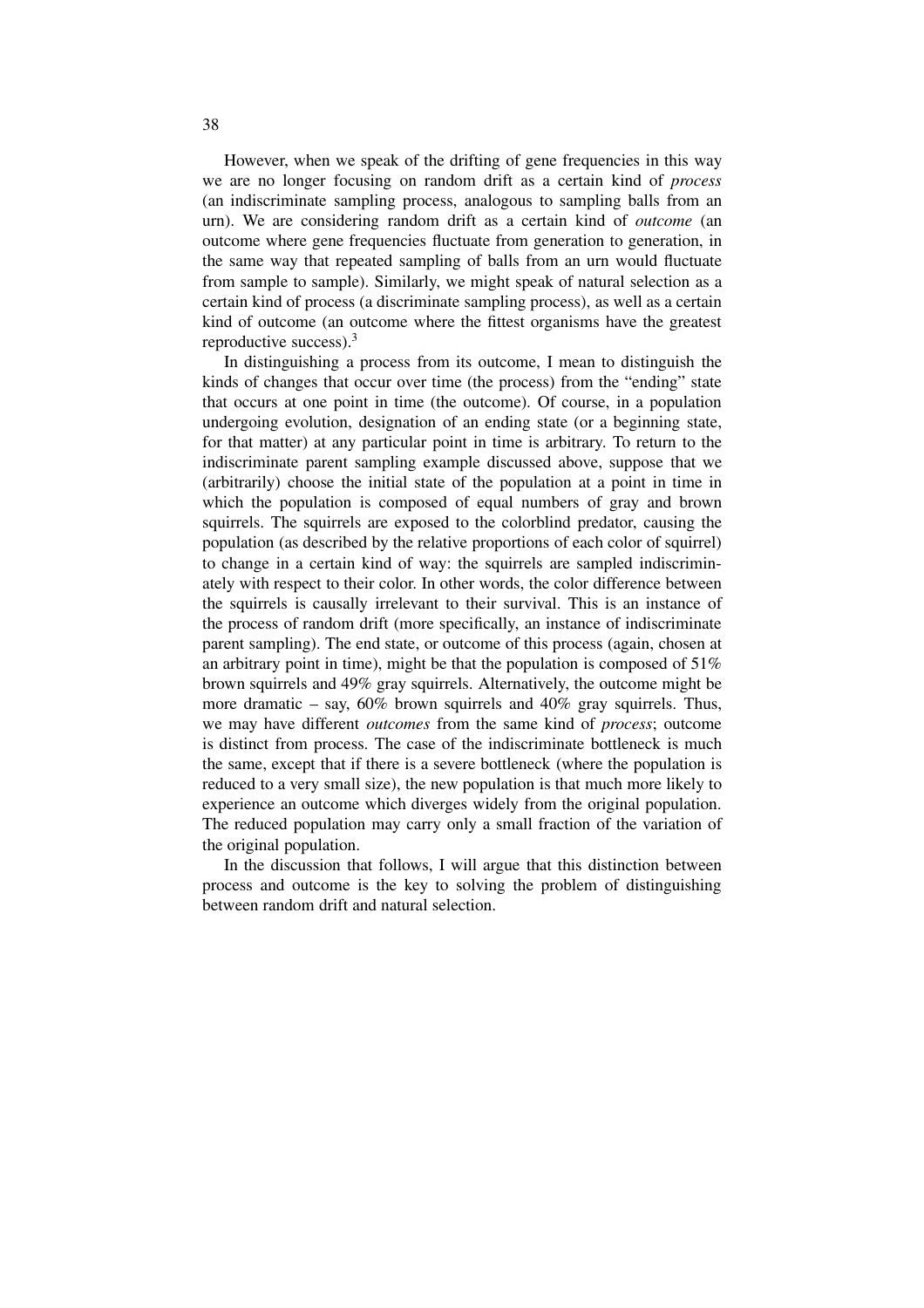#### **3. Natural selection and random drift: conceptually distinct or not?**

We have been discussing random drift and natural selection as processes that occur in isolation from one another. However, as Beatty (1984) notes, in any real, finite population where natural selection is occurring, random drift will be occurring as well. Thus, we need to be able to identify the different processes and outcomes as they occur in a population. Furthermore, as we discussed in section 1, there has been (and continues to be) a great deal of debate over the question of whether, in particular instances and in general, natural selection is more prevalent than random drift. For these reasons, it is important that the concept of random drift be distinguishable from the concept of natural selection. (How one distinguishes natural selection and random drift *empirically*, as opposed to *conceptually*, is a separate although not unrelated issue. This will be discussed further below.) But can they be so distinguished?

#### 3.1. *Beatty's "Chance and Natural Selection" revisited*

According to Beatty, it is "conceptually difficult to distinguish natural selection from random drift" (1984: 196). Again, on Beatty's account, natural selection is *discriminate* sampling, or sampling with regard to fitness differences, whereas random drift is *indiscriminate* sampling, or sampling *without* regard to fitness differences (1984: 190–191). Yet Beatty maintains that these concepts are not conceptually distinct.

The potential inability to distinguish the concepts of natural selection and random drift is a problem for evolutionary biology given arguments over the relative importance of natural selection and random drift. How can natural selection and random drift be used as alternative explanations if the concepts of natural selection and random drift cannot be distinguished? Beatty suggests that some evolutionary changes are "to some extent, or in some sense, a matter of natural selection *and* to some extent, or in some sense, a matter of random drift" (1984: 196), acknowledging that, at least in some cases there *is* no hard and fast distinction between random drift and natural selection. This is not a solution to the problem he has raised, but rather a concession to the problem. Perhaps this is the best that we can do. However, I think it is important to try to make sense of biologists' empirical claims about whether random drift or natural selection is more prevalent in a given population. In general, these claims are difficult to substantiate, but with ambiguous conceptual tools, they are impossible to substantiate. If Beatty is right, there will be some cases in which we cannot answer the empirical question because our concepts are not sufficiently distinct (this is different from, say, not being able to answer the question because we can't obtain the relevant information). However,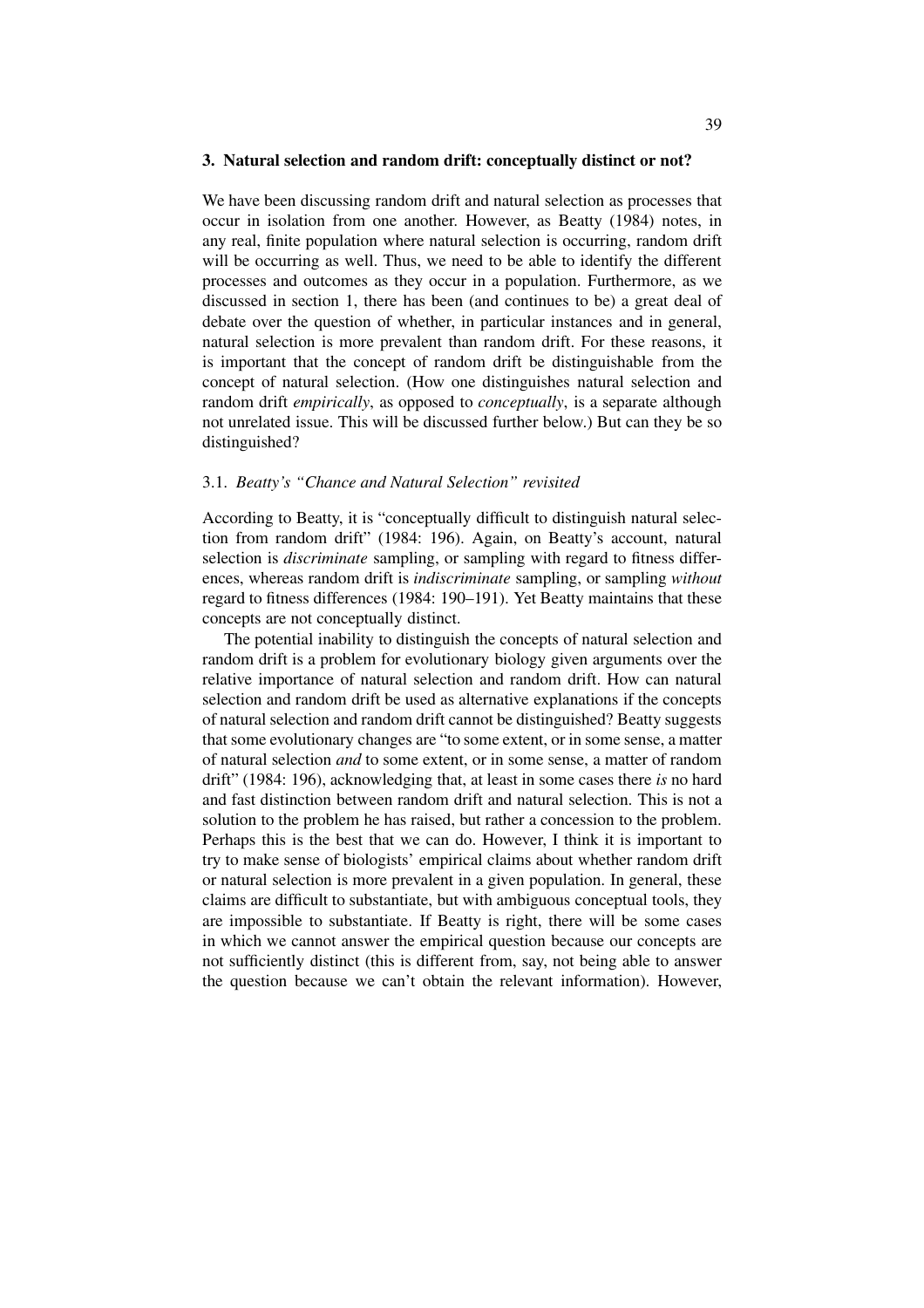if the concepts are not distinct, then it seems as though *all* evolutionary explanations that invoke natural selection and/or random drift will suffer from vagueness, not just certain fuzzy cases. My motivation for the following discussion stems from a desire to avoid this unattractive conclusion.

As noted above, my definitions of natural selection and random drift are consistent with Beatty's and are essentially the same as those of Hodge (1987). Neither Hodge nor Beatty makes the explicit distinction between process and outcome that I made above, although both use the distinction implicitly. Citing Beatty (1984), Hodge states:

*...* explicating selection by contrast with drift allows for – even encourages – the admission that in real life the ecology and genetics of butterflies and their predators may include some changes that are equally plausibly categorized as selection or drift. Once one considers such familiar complications as linked genes, correlated responses to selection, patchy environments, frequency dependent effects, habitat preferences, and so on, it is possible to think of scenarios for which it is impossible to draw a sharp line between [differential reproduction where physical property differences are causally irrelevant and differential reproduction where physical differences are causally relevant]. But here, as always, it is to be emphasized that such impossibilities do not nullify the rationales for making the conceptual distinction (1987: 253).

This passage may be interpreted as claiming that whereas, *empirically*, it may be difficult to classify some outcomes as random drift or natural selection, *conceptually*, the two are distinct. In what follows, I will revisit Beatty's arguments and use the process/outcome distinction to argue in support of Hodge's claim.

Beatty's conclusions are based on the following example of parent sampling. Consider a population of dark moths and light moths, both having the same color-sensitive predator. The moths inhabit a forest of light colored trees (40%) and dark colored trees (60%). The light colored moths are camouflaged against the light colored trees; the dark moths are camouflaged against the dark colored trees. Since there are more dark colored trees than light colored ones, the dark moths have a greater likelihood of landing on a tree that will prevent their detection by a predator. Thus, we would expect the dark colored moths to have greater reproductive success than the light colored moths.

However, as Beatty emphasizes, the expected reproductive success of each type of moth (dark or light) can be represented by a probability distribution where the probability of the given type for leaving each of the possible quantities of offspring is displayed. Now suppose that: (1) there is an overlap in the probability distributions of the dark and light moths, such that it is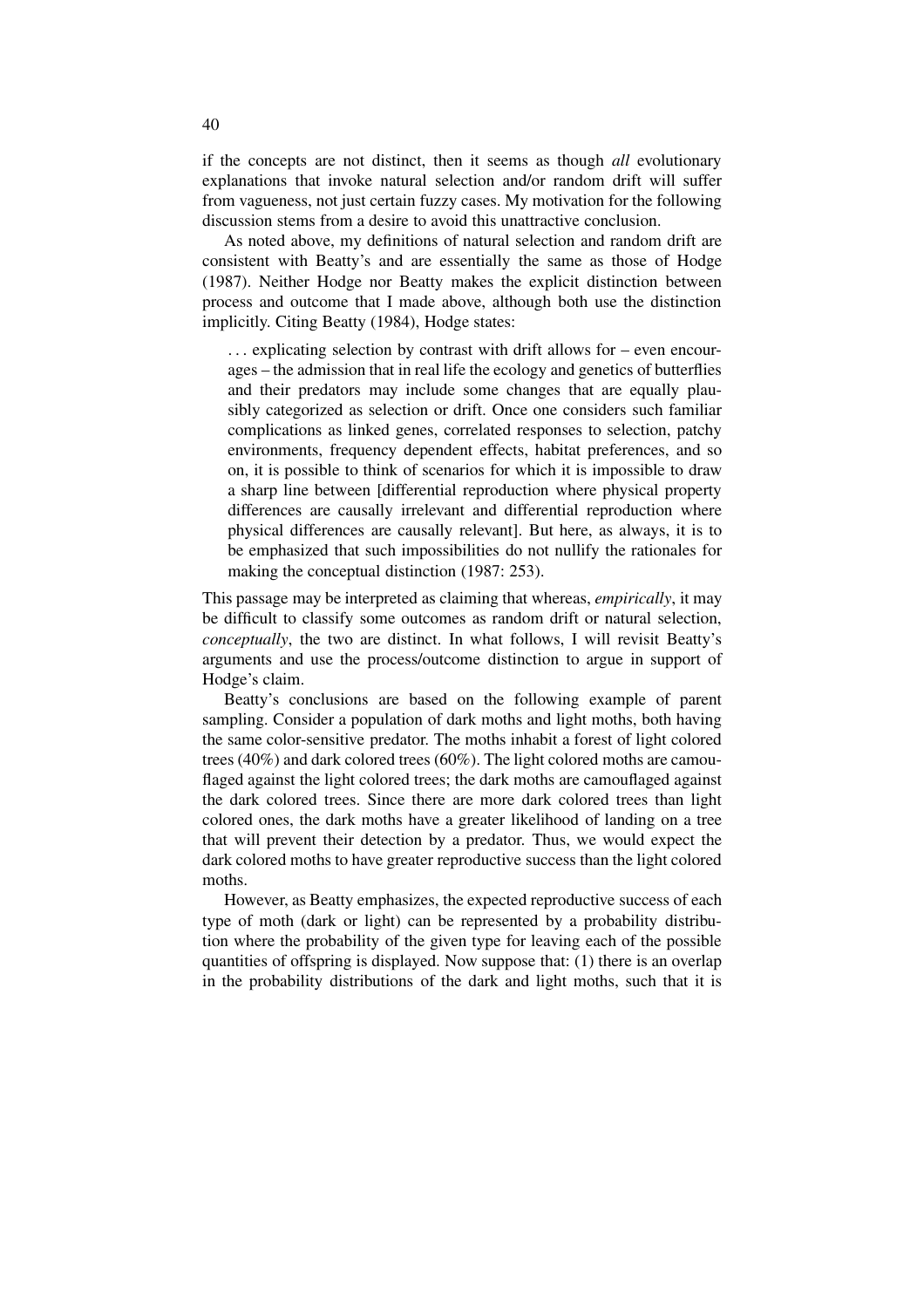possible for the light moths to have greater *actual* reproductive success than the dark moths, even though the dark moths overall have a greater *expected* reproductive success; (2) the possible becomes actual, and the lighter moths *do* have greater reproductive success; and (3) the greater actual reproductive success of the lighter moths is due to the fact that, by chance, the dark moths more frequently landed on light colored trees than dark colored trees, despite the fact that there was a greater proportion of dark colored trees.

Given these three suppositions, Beatty asks: "Is the change in frequency of genes and genotypes in question a matter of natural selection, or a matter of random drift? That is, is the change in question the result of sampling discriminately or indiscriminately with regard to fitness differences?" (1984: 195). Notice that in describing natural selection and random drift in terms of *sampling*, the question that Beatty asks concerns natural selection and random drift as *processes*. Let us now examine Beatty's exploration of possible answers to this question, keeping in mind the distinction between process and outcome.

First, Beatty states: "It is not easy to maintain that the sampling was entirely indiscriminate with regard to differences in survival and reproductive ability" (1984: 195). Here Beatty is suggesting that we do not want to attribute the changes in the population entirely to the random drift process. Beatty does not say why this is, but presumably, it is because the light moths who perished did so on the basis of their lightness; the lightness of these moths made them less fit than the darker moths in an environment where the majority of trees were dark. In other words, the moths were sampled discriminately, making the process of random drift implausible as a complete explanation of the change. So far, so good.

Beatty then claims: "At least it is difficult to maintain that the death by predation of *conspicuously* dark moths in this environment is indiscriminate sampling, whereas the death of *conspicuously* light moths in the same environment is selection" (1984: 195). In other words, it seems as though we would want to say that the light moths were sampled discriminately with regard to their light color and thus, we would say that they were subject to the process of natural selection. However, when we consider the dark moths who died by predation, we might want to say that their deaths occurred indiscriminately with regard to physical differences, $4$  since it is just by chance that so many of the dark moths landed on light colored trees. If the dark moths were "sampled" without regard to their darkness, we would want to say that they were undergoing the process of random drift. But how could it be that the dark moths are undergoing the process of random drift, while the light moths are undergoing the process of natural selection? After all, is there anything that is different about the situations of the two kinds of moths? In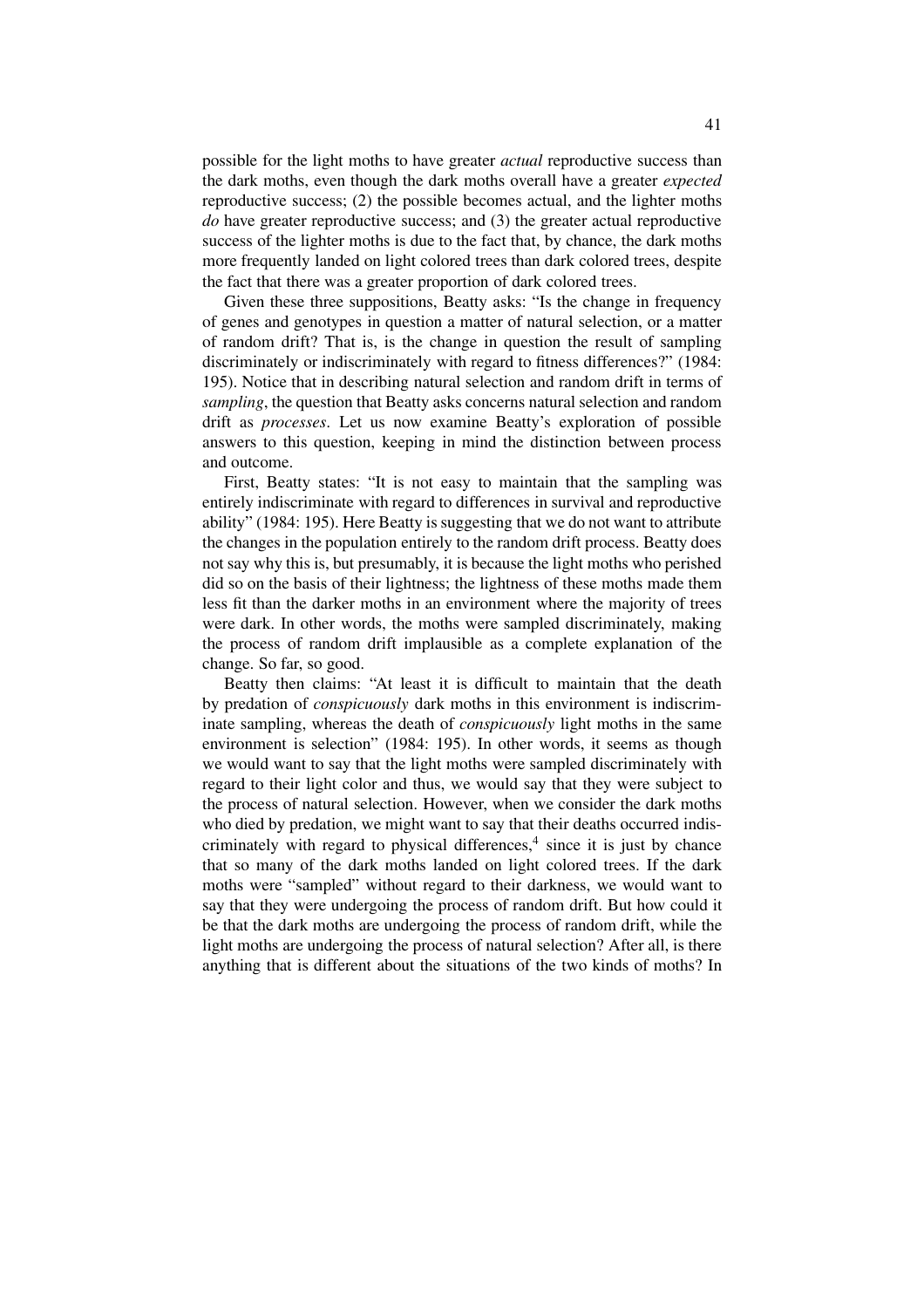both cases, the colors of moths that died made the moths distinct against their backgrounds, leaving the moths vulnerable to the predator. Why should one case be considered natural selection and the other random drift? This answer seems implausible, and Beatty rightly rejects it.

He then suggests that "it is also difficult to maintain that selection alone is the basis of the change. At least, it is difficult to maintain that the fittest were selected" (Beatty 1984: 195). Here lies the crux of the problem. Note that the former statement refers to the process of natural selection: the *basis* of the change. However, the latter statement refers to one possible *outcome* of natural selection: that the fittest were selected. Yet the question that Beatty asked, "discriminate sampling or indiscriminate sampling?" was a question about process, not outcome.

This conflation of process and outcome continues throughout the section. Beatty thinks the problem in determining whether the moths exhibit random drift or natural selection "is that it is difficult to distinguish between random drift on the one hand, and the *improbable results of natural selection* on the other hand (1984: 195–196; italics in original). Read "results" as "outcomes." Moreover, the conflation persists to Beatty's conclusion that it is difficult to distinguish the concept of random drift from the concept of natural selection:

*...* it seems that we must say of some evolutionary changes that they are to some extent, or in some sense, a matter of natural selection *and* to some extent, or in some sense, a matter of random drift. And the reasons (one of the reasons) we must say this is that it is conceptually difficult to distinguish natural selection from random drift, especially where *improbable results of natural selection* are concerned (1984: 196; italics in original).

However, if we consider natural selection and random drift as processes only, the two concepts *can* be distinguished in Beatty's example. On the one hand, we can identify the occurrence of the process of natural selection. The color difference between the light and the dark moths is causally relevant to the death of the light moths; the light moths died because the predator could distinguish them more easily than the dark moths in an environment where there are greater numbers of dark trees (similarly, the dark moths died in an environment where the predator could distinguish them less easily). On the other hand, there is no identifiable process where the physical differences in the population are causally irrelevant to the differences in reproductive success. Thus, Beatty's example is not a case of the processes of natural selection and random drift together; it is a case of the process of natural selection alone (with the qualification that since all real populations are finite, we cannot rule out the possibility of random drift entirely).

Now this might seem like an odd analysis for a population where dark moths are fitter than light moths, yet light moths are more reproductively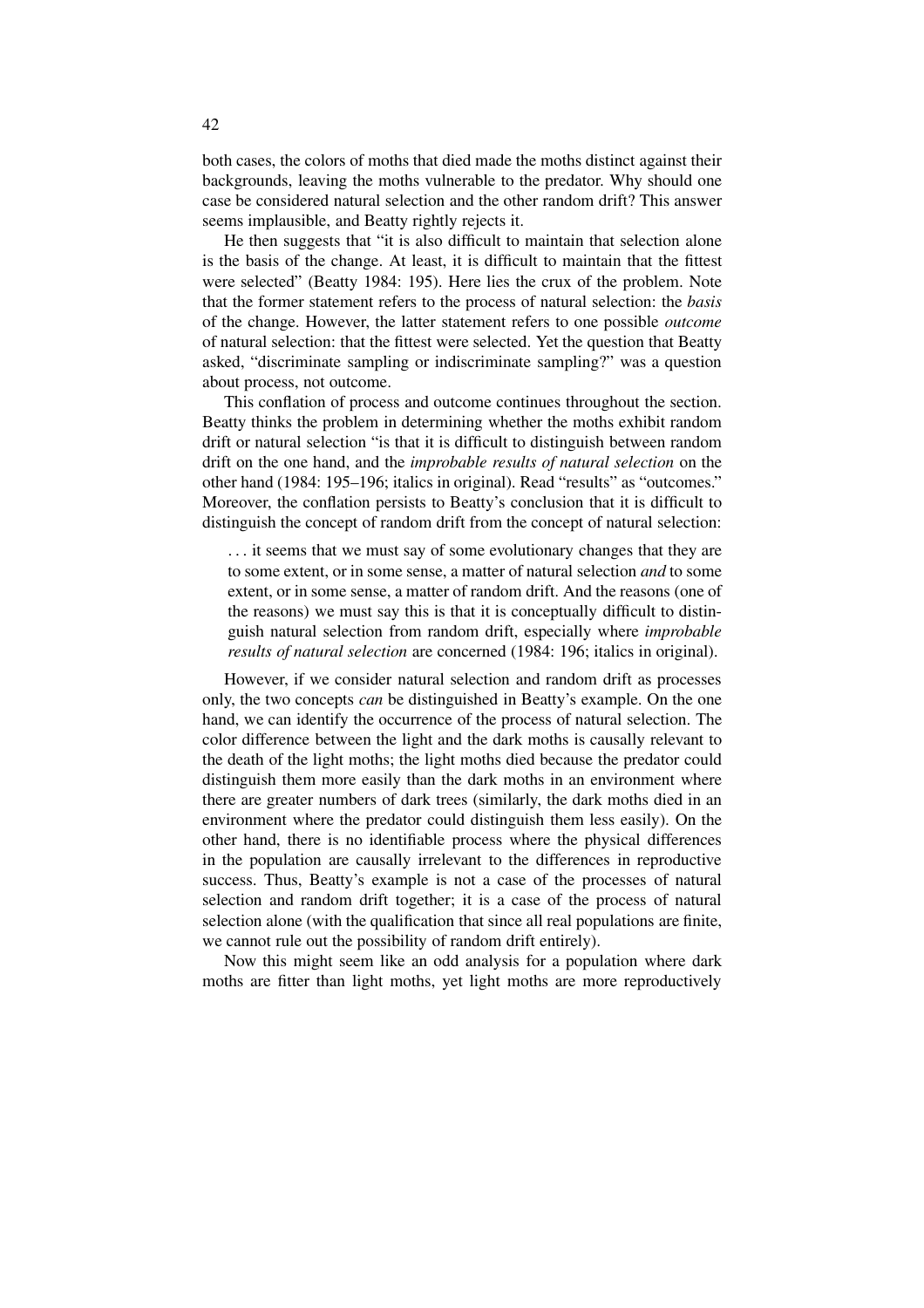successful. However, once we consider the reproductive success of the light moths, we are no longer analyzing processes; we are analyzing the outcome. So, some might claim that it is odd to say that an outcome where the fittest do not have the greatest reproductive success is an outcome of natural selection. (This seems to be Beatty's position.) This is a distinct claim from what I argued for above, an argument concerning processes.

Nonetheless, I would claim that Beatty's scenario *does* describe a natural selection outcome. This claim is plausible if we *take seriously the proposition that the theory of natural selection is probabilistic*. <sup>5</sup> If, as Beatty suggests, the fitness of an organism is represented by a probability distribution of possible outcomes, then certain outcomes are more likely than other outcomes, but why should the *less likely* outcomes be any less "representative" (to use Beatty's term) of natural selection than the *more likely* outcomes? All are predicted by natural selection; it is just that the predictions are of differing strengths.

More tellingly, consider the following: let's suppose that the population initially consisted of 50% light moths and 50% dark moths, but in the next generation (after dark moths unluckily land on too many light trees, and the surviving moths reproduce in equal numbers) the dark moths are 45% of the population and light moths are 55%. However, since the most likely result (the mean or expected value) is 60% dark moths and 40% light moths, and since the probability distribution is more or less bell-shaped, the outcome of 75% dark moths and 25% light moths *has nearly the same probability* as the outcome of 45% dark moths and 55% light moths. Yet, with the latter possibility (75% dark moths and 25% light moths), where the fitter organisms *do* have the greater reproductive success, there is less difficulty in seeing that natural selection is the operative process. However, since both results are essentially equally likely, there is no reason to consider the one outcome (75% dark moths and 25% light moths) to be natural selection, and the other outcome (45% dark moths and 55% light moths) not to be.

There is a further aspect to consider in evaluating the claim that this is a population undergoing the process of natural selection. We are only looking at a change in the population from one generation of moths to another. Natural selection, as Darwin conceived it, is a process which occurs "in the course of many generations" ([1859] 1964: 114). In the short run, the unlikely can occur (the fittest organisms may be exposed to a disease, or encounter more predators), so that in the occasional generation, the fittest may not prevail. However, in the long run, we *would* expect the fitter organisms to be more reproductively successful. When we consider what would most likely happen to Beatty's moth population in succeeding generations, the claim that natural selection has occurred in the generation in question is more intuitive.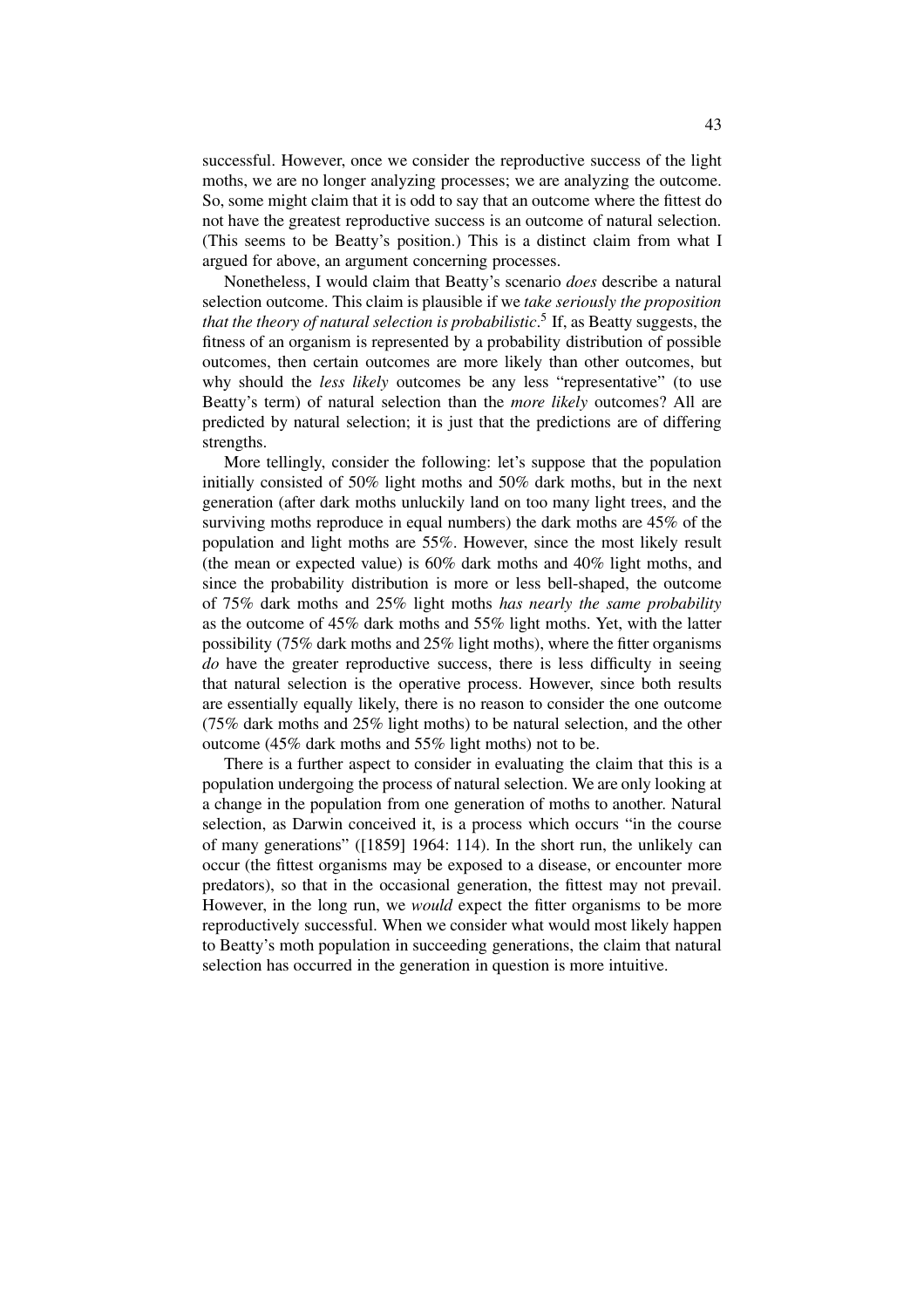Although I have argued that Beatty's scenario is largely a case of natural selection, other scenarios may be analyzed as being cases of natural selection together with random drift.<sup>6</sup> Consider a population of pink and brown snails living in a region where most of the surroundings are brown. In this environment, the brown snails are fitter (and better adapted) than the pink snails, because the predator which feeds on the snails has a greater ability to discern the pink snails, giving the pink snails a lower viability. Now suppose that one summer there is a drought that causes both brown and pink snails alike to die in great numbers. Let us further suppose that more brown snails are able to find moist shelter and thus survive the drought than pink snails (and that the brownness of the brown snails is causally unrelated to their greater ability to find shelter). Consequently, the next generation of snails includes more brown snails than pink snails. Again, we can ask whether this is a case of natural selection or random drift in order to determine whether the concepts are distinct. I would argue that with respect to process, the concepts are distinct.

In the snail population, there is a process in which the physical difference between the snails is causally irrelevant to the difference in their reproductive success: this is the (indiscriminate parent sampling) process whereby drought has produced an unusual shortage of shelter, causing the death of pink and brown snails alike. Thus, the process of random drift is occurring in the population. However, there is also a process in which the heritable physical difference between the snails *is* causally relevant to the difference in their reproductive success: some of the pink snails die because they are more easily picked out by the predator in a largely brown environment. So, a discriminate parent sampling process, natural selection, is occurring in the population as well. Thus, we can distinguish the concepts of natural selection and random drift, at least with regard to process, even when applied to a population in which both processes are occurring.

Note that my hypothetical snail example and the analysis I have given it have real-life counterparts. For example, in Rosemary and Peter Grant's study of *Geospiza conirostris* (large cactus finch), it was hypothesized that under dry conditions, "relatively long-billed birds should have been at a selective disadvantage because the foods they are best able to exploit, the fruits and flowers of *Opuntia*, became scarce. Relatively deep-beaked birds should have been at a selective advantage because the resources best exploited with a deep-beak, arthropods beneath bark and in the tissues of hardened, dead *Opuntia* pads, became relatively common" (Grant and Grant 1989: 220). Indeed, it was found that, "birds of both sexes with short bills survived best in the early phase of a long dry period when *Opuntia* flora resources declined. Birds with deep beaks were favored at a later stage when there was little food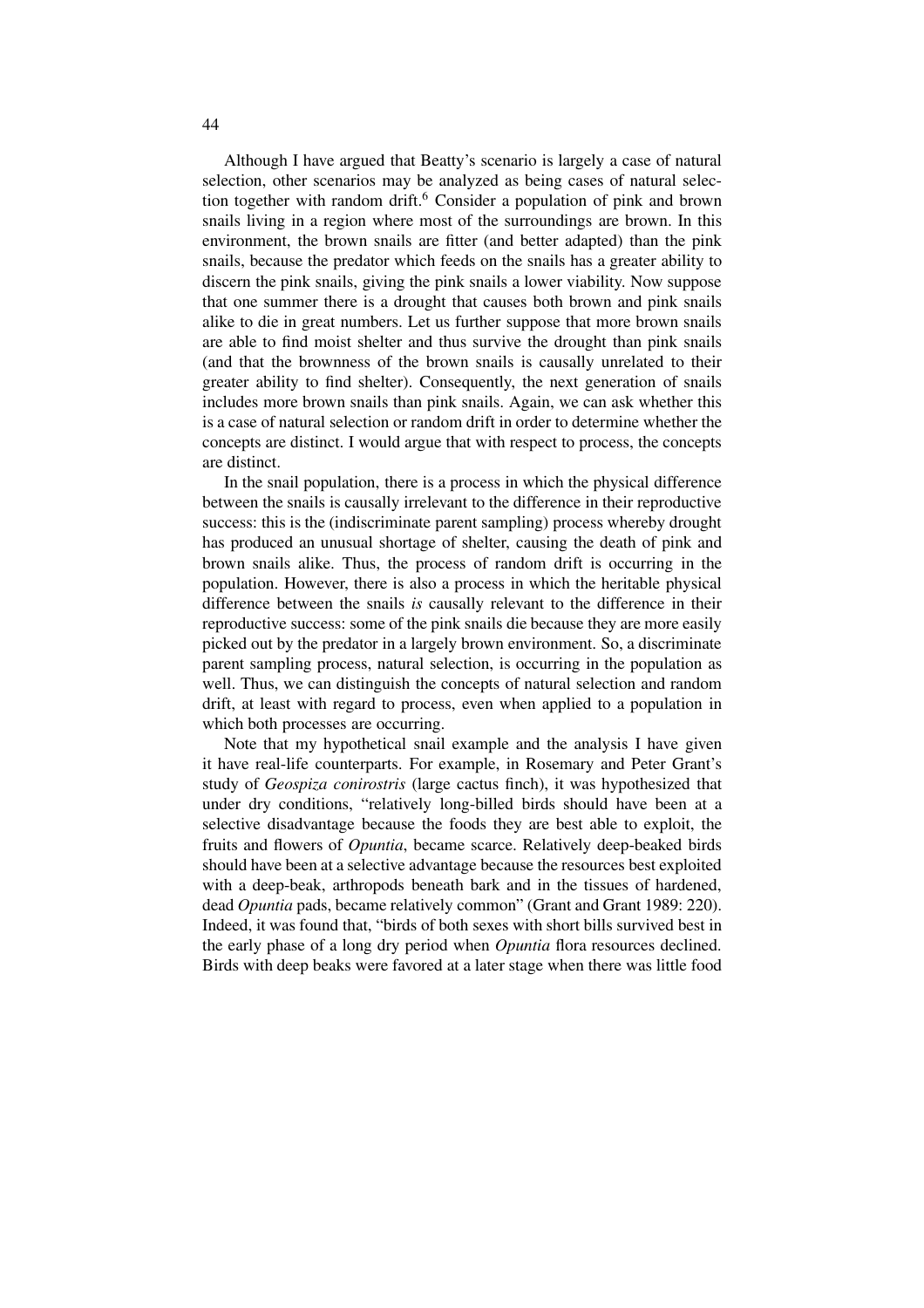other than arthropods beneath bark and in *Opuntia* pads" (Grant and Grant 1989: 227).

To put these findings in the terms used above, at the beginning of the long dry period, physical differences (shorter bills) were causally relevant to differences in reproductive success. Towards the end of the dry period, the process changed: physical differences (deeper beaks) were causally relevant to differences in reproductive success. In other words, during a dry spell, there were two consecutive selective processes occurring, where there was first discriminate parent sampling for finches with shorter bills, and then for finches with longer beaks.

In addition to these selective processes, Grant and Grant speculate that there was probably random drift, in the form of a bottleneck, occurring in the population: "Conditions are right for occasional, extreme reductions in local neighborhood size. Under these conditions random effects on allele frequencies may be very important. A population or subpopulation passes through a bottleneck in which alleles are lost through drift" (Grant and Grant 1989: 232). This quote implies both random drift processes and outcomes, but for the moment, we will focus on the process alone. Fluctuations in the environment caused periodic, drastic reductions in the size of the population – reductions in which physical differences between finches were causally irrelevant to any differences in reproductive success. Thus, natural selection and random drift, conceived as processes, are distinguishable within the finch population.

What about random drift and natural selection conceived as outcomes – can they be distinguished? If my snail example involves both natural selection and random drift processes, then the question remains as to which outcome has prevailed. Here is where I think we run into difficulty. One way that biologists commonly answer the question is to say that natural selection has prevailed if  $4N_e s \gg 1$ , whereas random drift has prevailed if  $4N_e s \ll 1$ , where  $N_e$  is the effective population size and *s* is the selection coefficient (Futuyma 1986: 173). In other words, when the effective population is large and/or the selection coefficient is high, selection tends to prevail. When the effective population is small and/or the selection coefficient is low, random drift tends to prevail. This rule of thumb implies that there is a continuum of outcomes between random drift and natural selection, suggesting that with regard to outcomes Beatty is correct: random drift and natural selection are not distinct.<sup>7</sup> Furthermore, the rule of thumb leaves us with at least two lingering concerns. First, since it is purely theoretical, it does not address the question of which process *actually* prevailed to produce the outcome (if indeed such a question can be answered). Second, it does not address the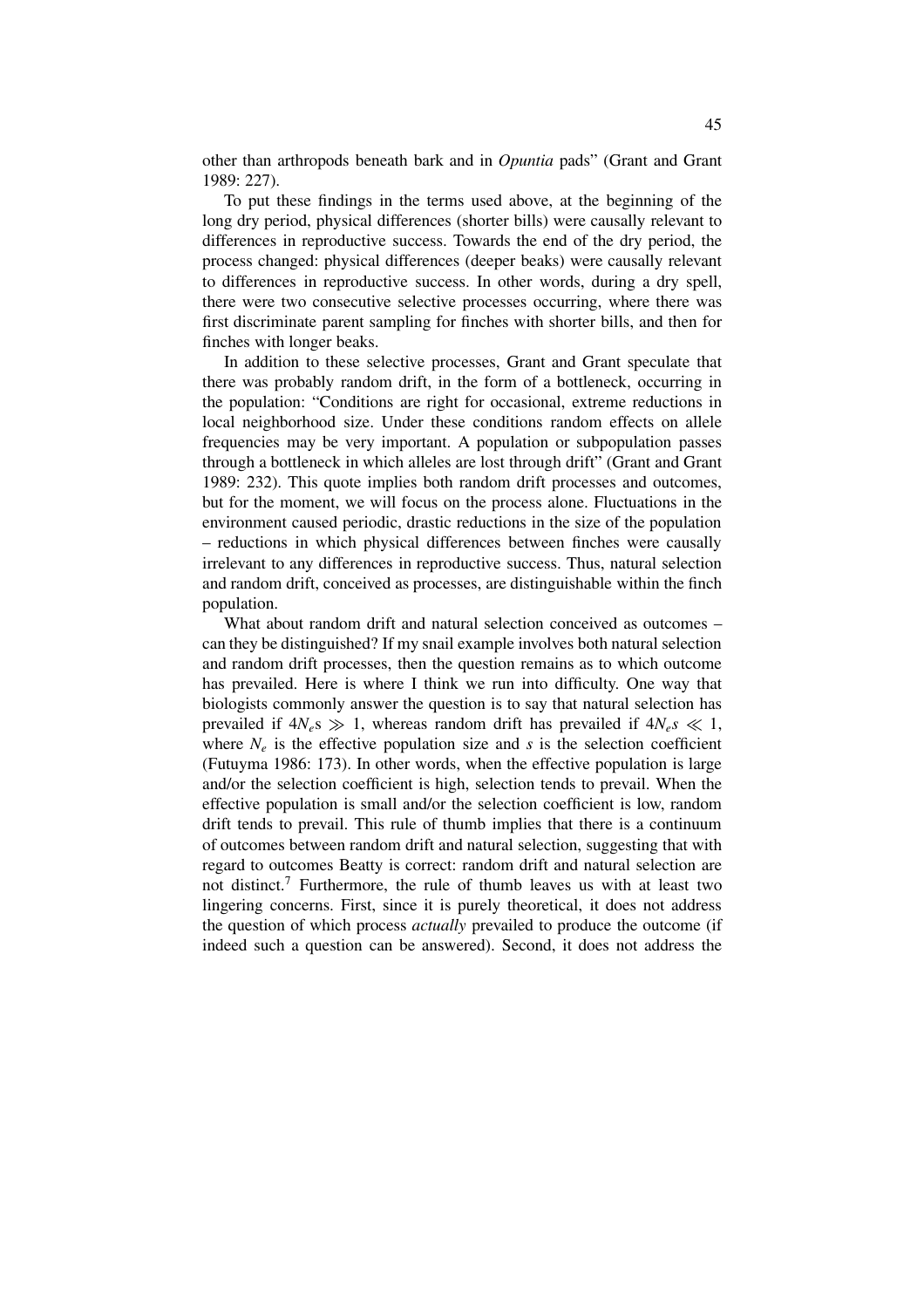question as to what *extent* each process has contributed to the overall outcome (and again, it is not clear that this question can be answered).

Hodge (personal communication) has suggested that although it may be difficult to determine whether one *particular* outcome – say, a 10% increase in type *A* over type  $a -$  is due to a random drift process or a natural selection process (since either random drift or natural selection can produce such an outcome), it may be possible to determine whether a *series* of outcomes is due to random drift or natural selection. More specifically, Hodge suggests that a *consistent* and *repeatable* increase of *A* over *a* is evidence for selection, so that the series of outcomes serves as evidence of the process.

Surely, this is correct, but it raises further questions. How consistent must the increases be? How repeatable must they be? With regard to consistency, as we saw above, sometimes natural selection can lead to an unexpected outcome, which in this case would be a decrease in *A* over *a*. Clearly, we would want not one decrease to rule out natural selection; so, for a series of outcomes, what percentage of outcomes may be decreases for it still to be considered natural selection? With regard to repeatability, it is not unlikely for random drift to produce a "streak of good luck" – an increase of one type over another for a number of generations (Millstein 2000a). Apparent directionality does not rule out random drift. So, while it is true that the *more* consistent and the *more* repeatable that a series of outcomes is, the more likely it is to be natural selection, there may be series of outcomes which cannot clearly be described as natural selection and random drift.<sup>8</sup> All of which is to say that as outcomes, random drift and natural selection cannot always be distinguished (a point on which Hodge and I agree).

If the points I have argued for above can be granted, there are two possible conclusions that can be drawn. The obvious, straightforward conclusion is to accept that although random drift and natural selection can be distinguished when they are conceived as processes, they cannot be distinguished fully when they are conceived as outcomes. This conclusion accepts most of the current usages of the terms "natural selection" and "random drift" – that sometimes, when one says "natural selection" or "random drift", one refers to the processes, whereas other times, one refers to the outcomes. Clearly, however, the status quo paves the way for the kinds of problems discussed above, where process is confused with outcome.

An alternative, somewhat more normative conclusion proposes that this entire discussion of outcomes really should not be part of a discussion of concepts. Rather, outcomes – the *results* for particular populations undergoing the processes of natural selection and/or random drift – should more properly considered to be part of an *empirical* discussion, not a conceptual discussion. In other words, when we look at a particular population and ask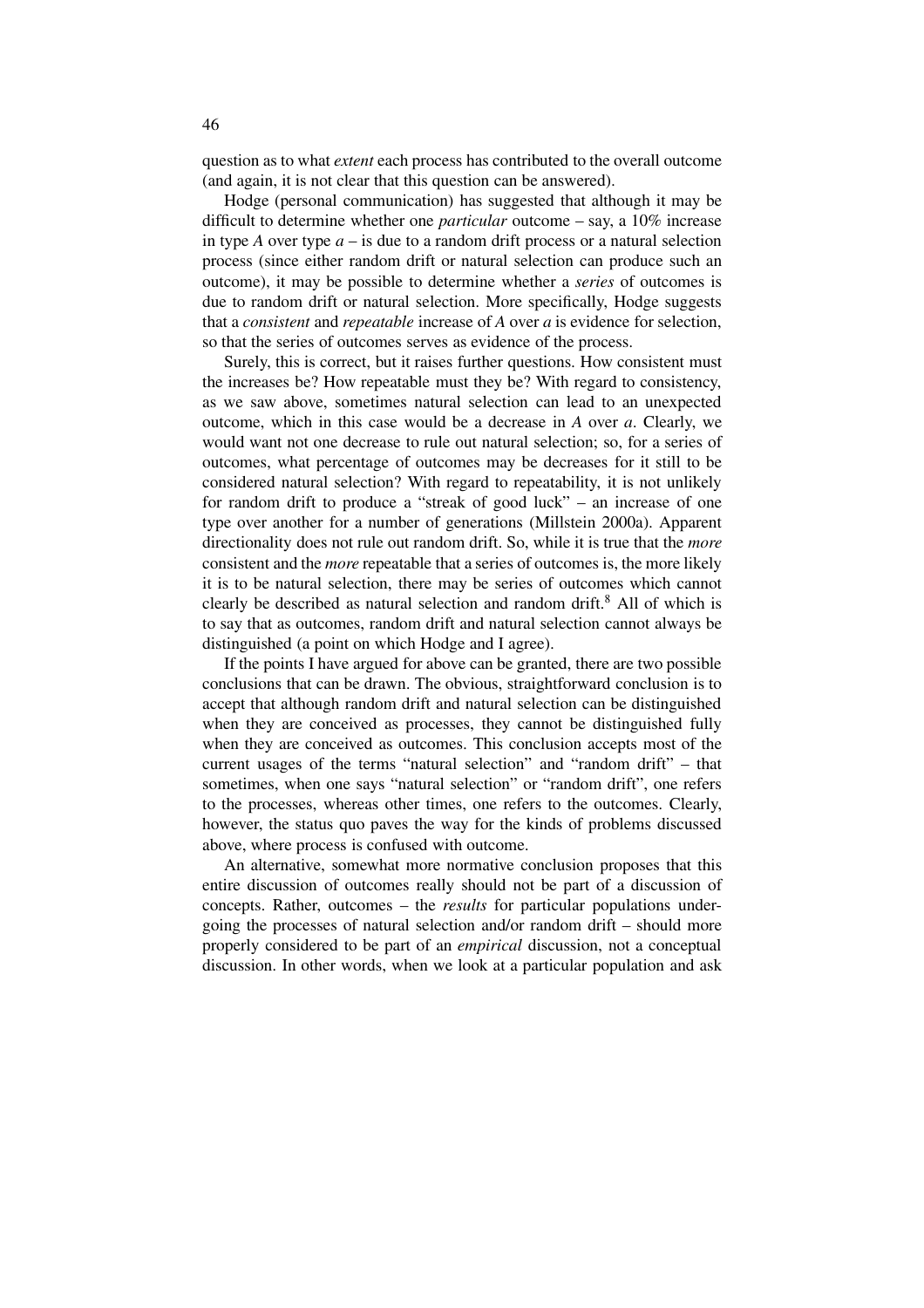whether a particular change was due to random drift or natural selection (or to what extent the change was due to random drift and to what extent the change was due to natural selection), we are really asking an empirical, not a conceptual question. The normative conclusion proposes a change in our language usage – that when we say "natural selection" or "random drift", that we refer to the processes, and that when we want to refer to the outcomes of those processes, we say "the results of natural selection (random drift)" or "natural selection (random drift) outcomes", or the like. The normative conclusion thus asserts that, as a conceptual matter, natural selection and random drift are distinct, but that as an empirical matter, their outcomes are difficult to distinguish.<sup>9</sup>

I would urge the "normative" conclusion over the "obvious" conclusion, although the less normative among us would clearly prefer the latter. Indeed, I recognize that it is difficult, if not impossible, to change widespread terminological usages. And yet if we do not, I fear that further confusion will be the result.

#### 3.2. *An alternative solution to the problem*

As noted above, my position is essentially the same as Hodge's (1987; see also Hodge 1983). However, there are other possible responses to the problem that Beatty raises. For example, Shanahan (1992) argues that conceptually, random drift and natural selection are the ends of a continuum. However, to reach this conclusion, Shanahan must reject heritability as a necessary condition for natural selection. As Endler has argued, this has the effect of trivializing natural selection to the claim that "there are differences among different phenotypes" (Endler 1992: 223). For Rosenberg, the problem is non-existent, since according to Rosenberg, random drift is eliminable from an omniscient account of evolutionary theory (1988), a claim challenged by Millstein (1996). A fifth potential solution<sup>10</sup> is implicit in Brandon and Carson (1996) and Sober (1984). It is to that alternative that I now turn.

Brandon and Carson state: "Conceptually (though often not empirically) drift and natural selection are clearly distinct" (1996: 325, n. 13). This is essentially the conclusion for which I argued above. Brandon and Carson do not offer reasons for this conclusion, but they seem to be relying on a conception of natural selection that is different from Beatty's (or at least different from my interpretation of Beatty).<sup>11</sup> On Beatty's account, which I have largely endorsed (his conclusions I disagree with), both natural selection and random drift are represented as sampling processes, and both are probabilistic.<sup>12</sup> More specifically, the theory of natural selection incorporates probabilities independent of the probabilities that the theory of random drift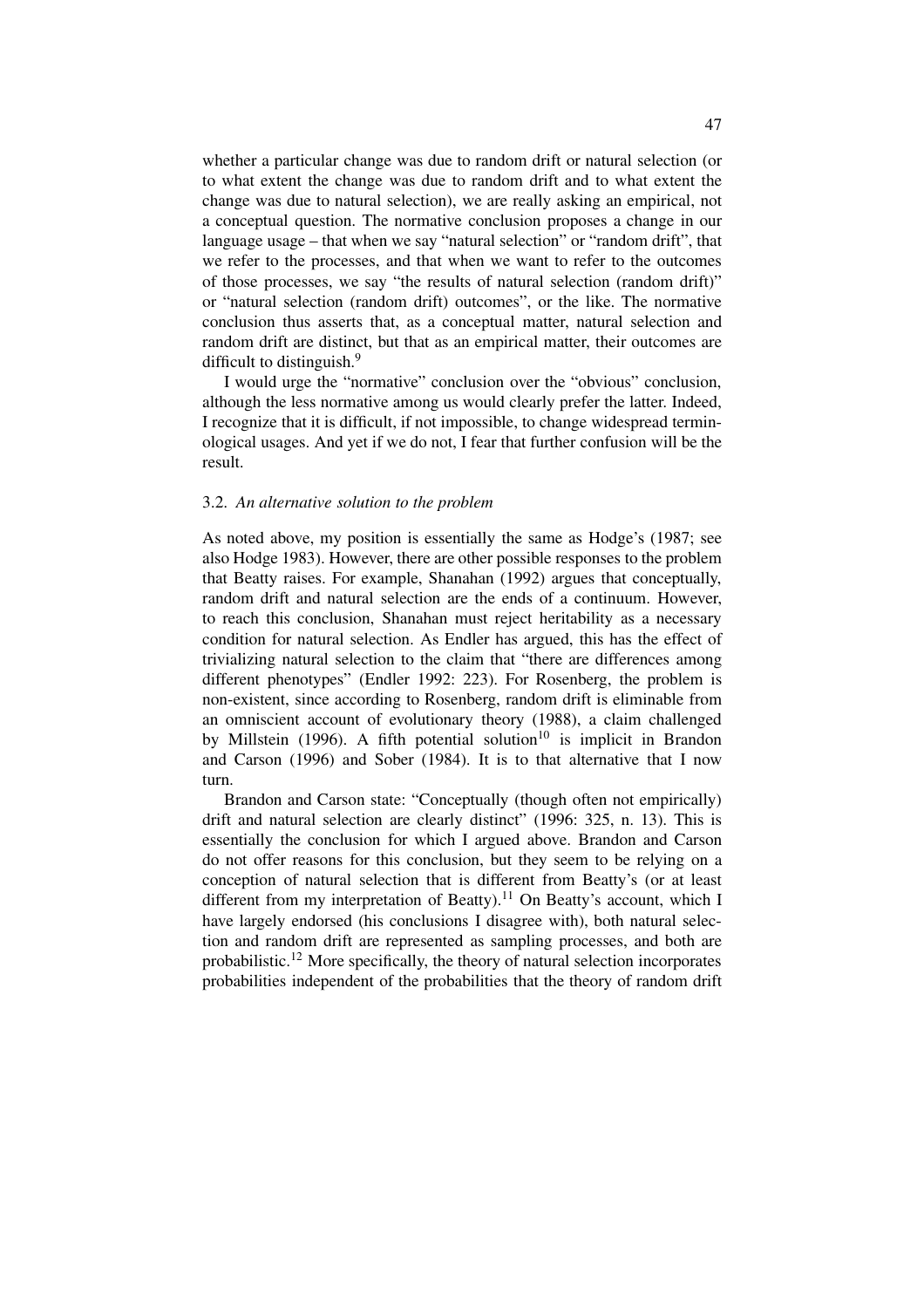incorporates. This contrasts with the account offered by Brandon and Carson (1996: 324), in which the formal structure of theory the of natural selection is "deterministic" in the sense that Sober elaborates: "*When it acts alone, the future frequencies of traits in a population are logically implied by their starting frequencies and the fitness values of the various genotypes*" (Sober 1984: 110; italics in original). Thus, according to Brandon and Carson, the probabilism of natural selection derives solely from its real-life connection with drift: "*natural selection is indeterministic at the population level because (in real life as opposed to certain formal models) it is inextricably connected with random drift*" (1996: 324; italics in original). The theory of natural selection, on Brandon and Carson's account, is itself not probabilistic, even if in "real life" the phenomenon always is.

Given this account of natural selection, it seems clear why Brandon and Carson reject Beatty's claim that random drift and natural selection cannot be conceptually distinguished. In the case of Beatty's moth example, Brandon and Carson would claim that the population experienced both natural selection and random drift. They would argue that to the extent that the change in the population was in accordance with the expectations of natural selection, the change was due to natural selection, whereas to the extent that the change deviated from those expectations, the change was due to random drift. On this kind of view, the concepts of random drift and natural selection are distinct; natural selection is a process whereby organisms achieve their expected reproductive success (based on their fitness in a given environment), random drift is a process which probabilistically deviates the population from those expectations.

This argument is appealing in that it provides a clean distinction between natural selection and random drift. It also supports the oft-repeated claim that in most real populations, both natural selection and random drift are occurring; using Brandon and Carson's conceptions of random drift and natural selection, natural selection will always occur with random drift (since no real population is infinite).

However, the argument makes the same mistake we saw above: it fails to distinguish processes from outcomes. This failure derives from Brandon and Carson's conceptions of random drift and natural selection. Brandon and Carson state that drift can be modeled after the drawing of balls from an urn, in which "each ball in the urn has an equal probability of being pulled" (1996: 324). With natural selection, on the other hand, different balls have different chances of being pulled: "some balls are sticky, and some slippery, with the sticky ones more likely to be pulled" (Brandon and Carson 1996: 324). This is a very nice way of illustrating the difference between random drift and natural selection as *processes*, with the former being an indiscriminate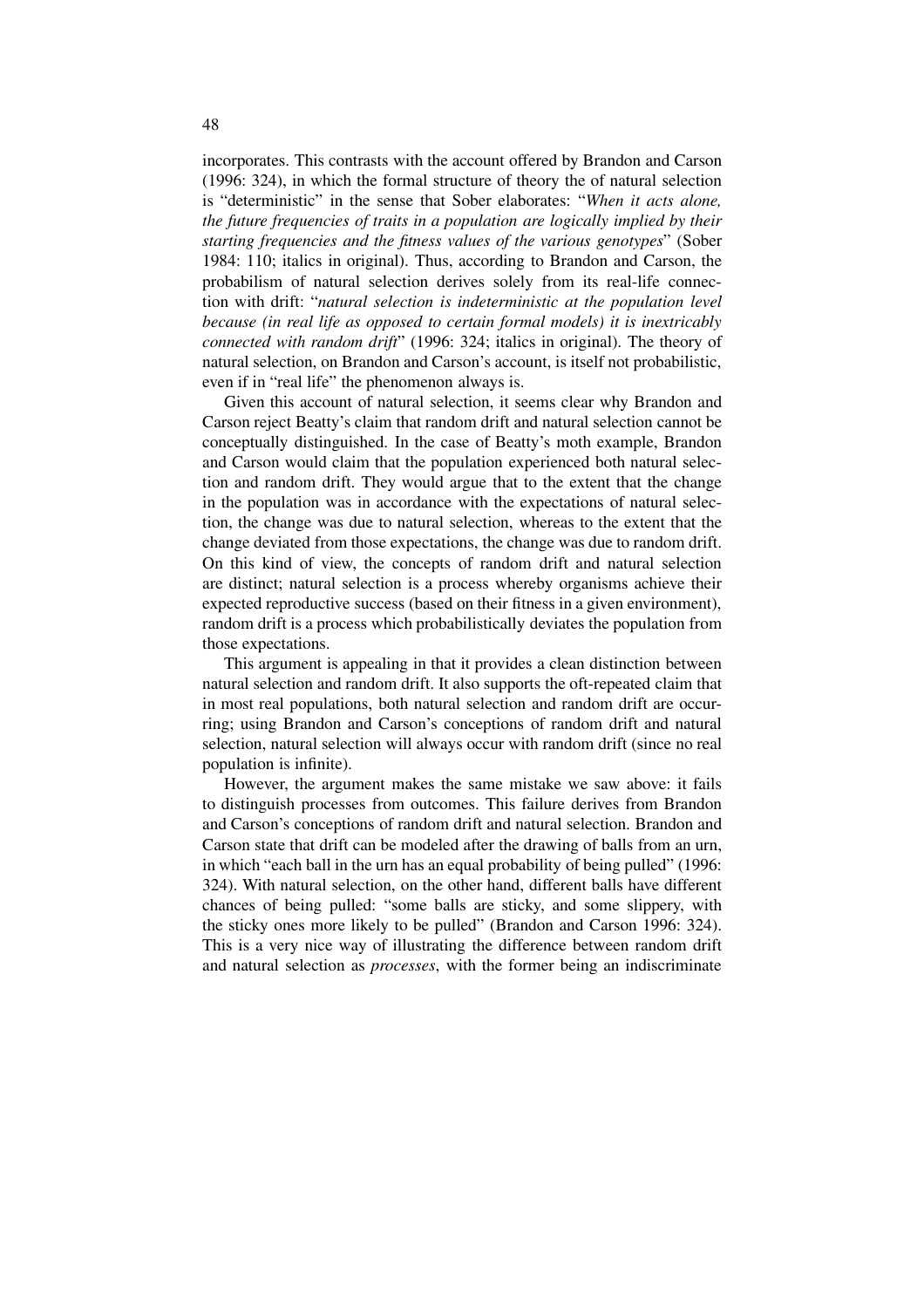sampling process and the latter being a discriminate sampling process. Yet, in Brandon and Carson's example in the same section, random drift and natural selection are spoken of as *outcomes*. Ten balls are chosen from an urn of 10,000 balls, half of which are sticky and half of which are slippery, with the sticky balls twice as likely to be chosen as the slippery. The expected outcome is that 6 2/3 sticky balls and 3 1/3 slippery balls will be chosen, but of course, such an outcome cannot obtain. So, Brandon and Carson ask us to suppose that six sticky balls and four slippery balls are chosen. They then state: "This result [read: outcome] deviates from the expected result and this deviation is drift" (1996: 325). But, regardless of outcome, why should we consider this example to model drift in any way? It does not describe an indiscriminate sampling process; it describes a discriminate sampling process. There is thus an inherent contradiction in Brandon and Carson's conceptions of random drift and natural selection; the "process" conception describes the "deviation" (indeed, the whole example) as natural selection, whereas the "outcome" conception describes the "deviation" as random drift. The proper conclusion to reach, given that the ball drawing is a discriminate sampling process, is that the model describes natural selection alone. Furthermore, natural selection outcomes should be modeled probabilistically. The alternative is to abandon the conceptions of random drift and natural selection as processes, and to define them solely in terms of their outcomes. However, this does not seem to be a very palatable solution, given the usefulness of the discriminate and indiscriminate sampling models.

Furthermore, excluding chance from our conception of natural selection (as Brandon and Carson do) does not seem to fit with longstanding usage of the term in biology. Darwin, in describing natural selection, asserts: "But if variations useful to any organic being do occur, assuredly individuals thus characterized will have the *best chance* of being preserved in the struggle for life" ([1859] 1964: 127; italics added. See also e.g., pp. 61, 81). Darwin's theory lacked the concept of random drift. Thus, on Darwin's conception of natural selection, chance – in this case the chance that organisms' possessing useful variations may not be successful – is *part* of the concept of natural selection, not separate from it. Ernst Mayr also utilizes a probabilistic conception of natural selection, distinct from the probabilism imparted by random drift:

Natural selection is a statistical phenomenon; it means merely that the better genotype has a 'better chance of surviving' (Darwin). A lightcolored individual in a species of moth with industrial melanism may survive in a sooty area and reproduce, but its chances of doing so are far less than those of a blackish, cryptically colored individual. It happens not infrequently in nature that, for one reason or another, a superior individual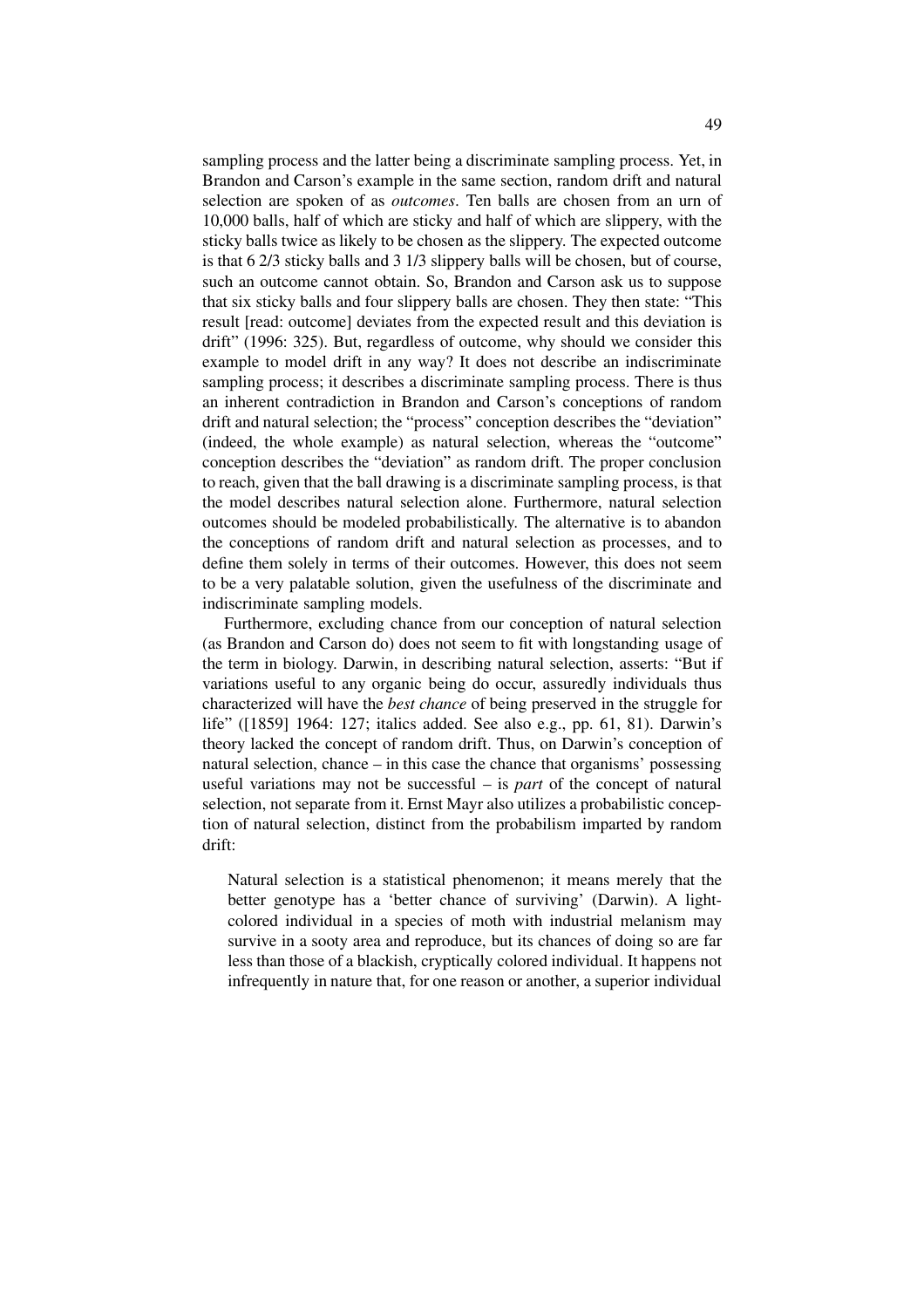fails to reproduce while an inferior one does so abundantly *...* Natural selection, being a statistical phenomenon, is not deterministic; its effects are not rigorously predictable  $(1970: 107-108).$ <sup>13</sup>

In more recent writings, he asserts that "selection and chance are not two mutually exclusive alternatives *...* there are stochastic perturbations ("chance events") during every stage of the selection process" (1983: 332).

The conception of natural selection inherent in these quotes from Darwin and Mayr is one which many biologists and philosophers of biology would grant, I think: we acknowledge that natural selection is a process where organisms may not be as reproductively successful as one would expect, based upon their traits – they may "by chance" fail to achieve that success. But is random drift this chance element or is the chance element an inherent part of natural selection? Or, to shift the burden of proof to Brandon and Carson, why speak of natural selection as "deterministic"? I think the reason natural selection is often described in this way is to provide a relatively simple model that can be analyzed quantitatively. In the context of population genetics, it is easiest to deal with a model of natural selection where population size is infinite and expected values are realized. Then, when one "complicates" the model by introducing finite population size, random drift suddenly comes into play. Further "complications," such as migration and mutation, can also be added to the model. So the population models serve as step-wise descriptions of evolutionary processes, with increasing complexity. Considering natural selection under the conditions of an infinite population allows biologists to isolate better the role that *other* factors play, such dominant and recessive genes, without complicating factors "getting in the way."

However, our need for simplicity should not override our need for conceptual explanatory power. Natural selection as discriminate sampling reveals processes that occur in the real world, as does random drift as indiscriminate sampling (for example, instances of discriminate and indiscriminate parent sampling and of the bottleneck effect). We can use models that fail to map onto the real world, if we find them useful, but we should be careful not to confuse them with their more legitimate real-world cousins.

#### **4. Conclusion**

The neutralist/selectionist debate rages on, with no obvious resolution in sight (see Ridley 1996 for discussion). However, at the very least, it is important to be clear on the terms of the debate. Beatty's arguments imply that disputants are (at least sometimes) arguing over nothing, for how can one argue over the prevalence of natural selection and random drift when the two concepts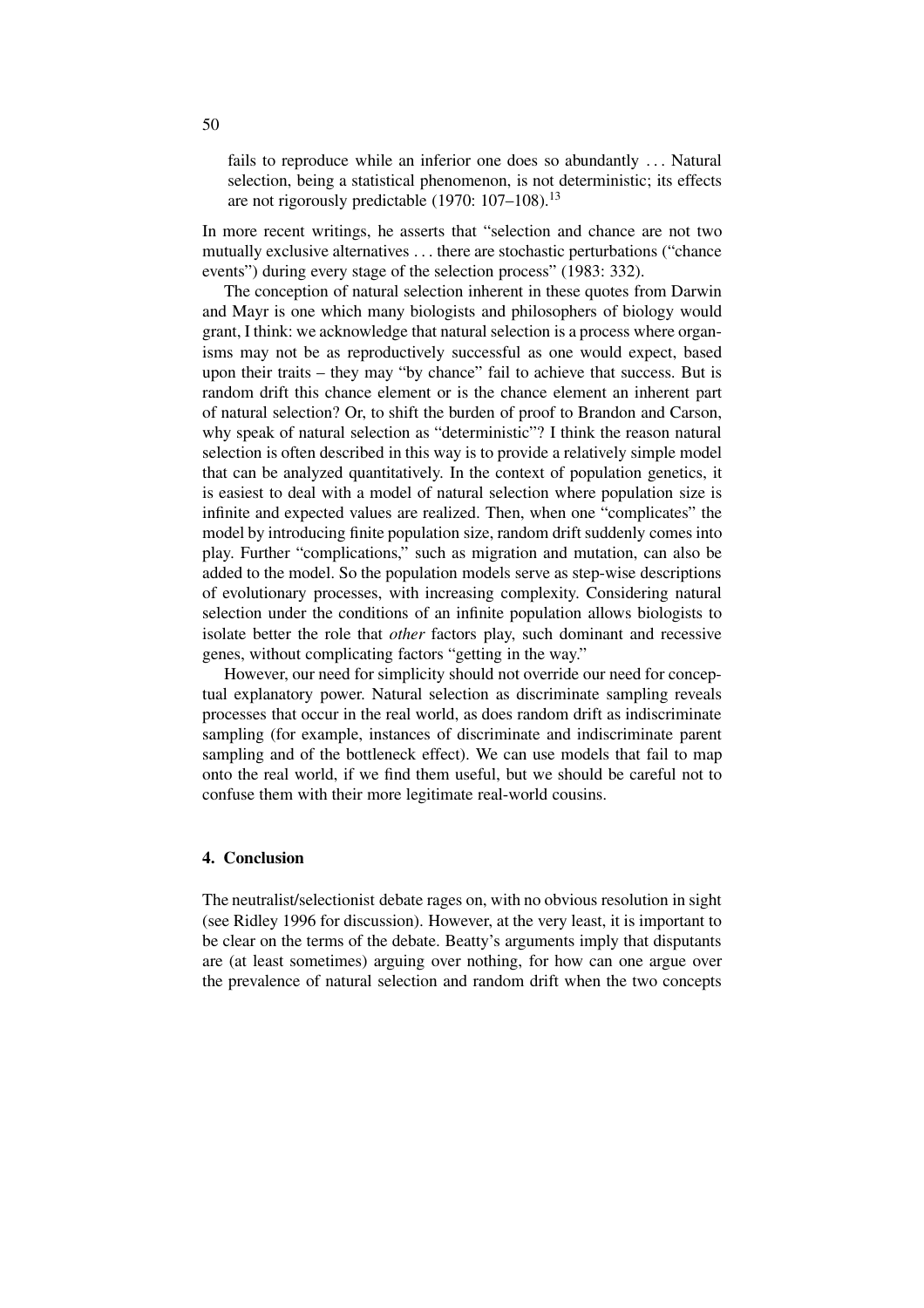cannot even be distinguished? Brandon and Carson provide a coherent way to avoid this unpalatable conclusion, but at the expense of the richness of the concepts themselves. Natural selection is stripped of its probabalistic character altogether, while random drift becomes a mathematical deviation from the expectations of natural selection (rather than seeing it as a process in its own right).

However, the real problem with both of these accounts is that they confuse process with outcome, and therefore, draw the wrong conclusions. Natural selection and random drift are sometimes spoken of as processes, and sometimes spoken of as outcomes. This ambiguity in meaning leads to confusion when we try to distinguish one concept from another, and it has no doubt created confusion in other areas of evolutionary thinking as well. But process is not the same as outcome, and so we should be careful to identify clearly when we are speaking of the process itself, and when we are speaking of its outcome. Random drift as a process *can* be distinguished from natural selection as a process, even though random drift as an outcome may not always be distinguishable from natural selection as an outcome. If we cannot distinguish random drift outcomes from natural selection outcomes, which is more properly an empirical consideration than it is a conceptual consideration, the neutralist/selectionist debate may never be resolved, but at least it will not have been over nothing.

## **Acknowledgements**

I thank John Beatty, Ron Giere, and Ken Waters for their helpful comments on earlier versions of this paper, and thanks to M.J.S. Hodge and Marcel Weber for their useful comments on more recent versions. This work was supported by a Faculty Support Grant from California State University, Hayward.

## **Notes**

<sup>1</sup> As far as I know, the terms "gamete sampling" and "parent sampling" were first used in Beatty (1984), although he does not make use of this terminology in his 1992 paper.

<sup>2</sup> Throughout this paper, I will speak primarily of "physical differences" rather than "fitness differences" in order to avoid entanglement in the question of how to define fitness, a question that is largely irrelevant to the question at hand.

<sup>3</sup> Of course, the fittest organisms may not have the greatest reproductive success; here we describe only a possible outcome (see discussion below). Similarly, with the process of random drift the outcome may not be that gene frequencies fluctuate from generation to generation; in a large population, gene frequencies may remain relatively constant.

<sup>4</sup> I will question this suggestion below.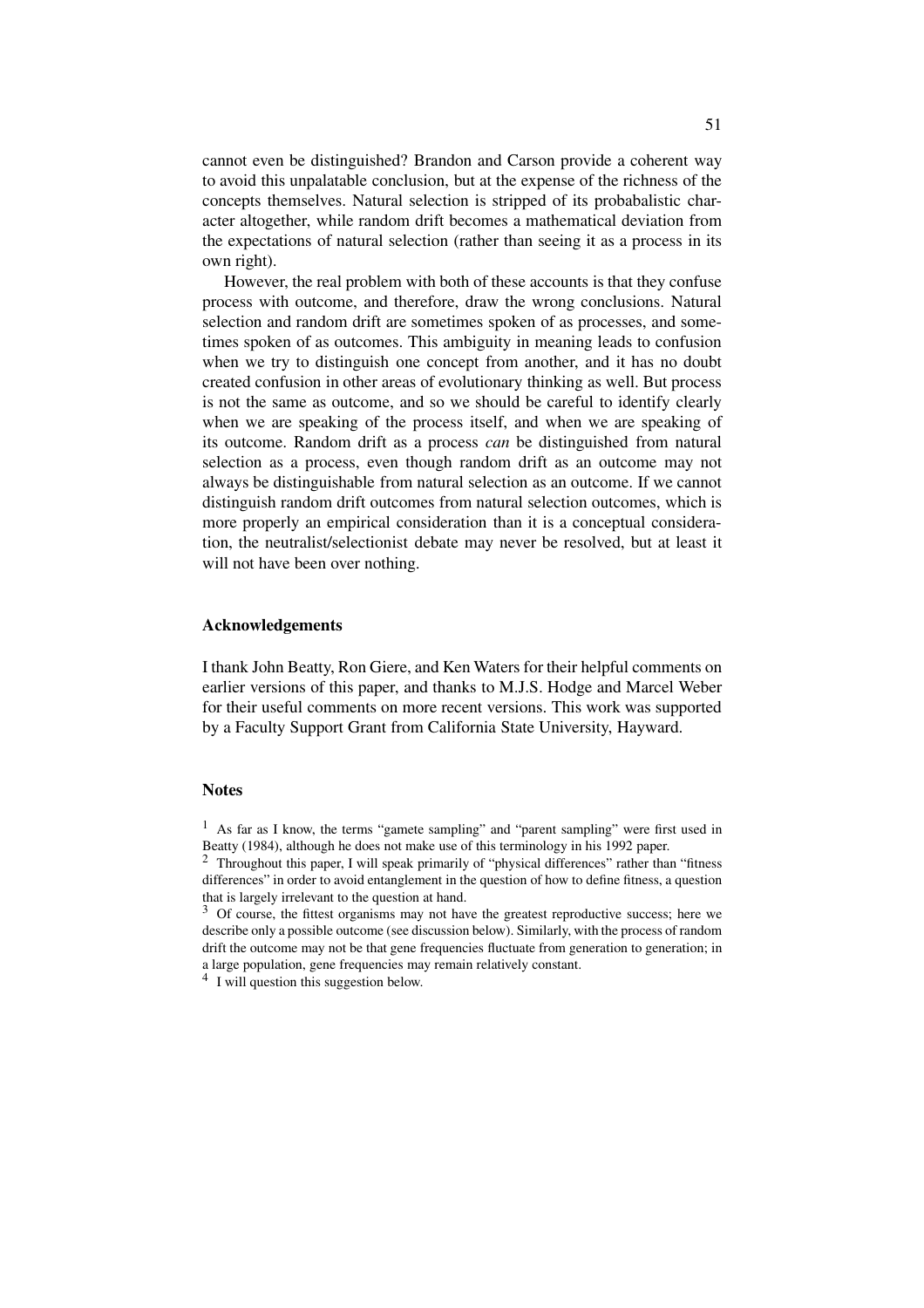<sup>5</sup> The proposition I am asserting (here, and throughout the essay) concerns the structure of the *theory* only. For a discussion of the "probabilistic nature" of the *process* (i.e., for a discussion of the question of whether the evolutionary process is indeterministic) see Rosenberg (1988, 1994), Horan (1994), and Graves, Horan, and Rosenberg (1999), all of whom argue that the evolutionary process is deterministic, and Brandon and Carson (1996), who argue that the evolutionary process is indeterministic. My own position is that given our current state of scientific knowledge, we are currently not in a position to answer this question, and thus, we should remain agnostic (Millstein 2000b). Therefore, the arguments I present in this paper should hold whether the evolutionary process is deterministic or indeterministic.

 $6\,$  Or as being cases of random drift alone, if there are no causally relevant physical differences in the population at all.

In the finch study, Grant and Grant attribute the outcome largely to natural selection, although their conclusions are by their own admission somewhat less than definitive (Grant and Grant 1989: 233).

<sup>8</sup> I don't want to rule out the possibility of using probability theory or some other means to specify "consistency" and "repeatability" more precisely, but only to suggest that the problem of distinguishing outcomes is more complex than that of distinguishing processes, and that some outcomes may not be identifiable as natural selection or random drift.

This issue deserves more discussion than I am able to give it here. For further discussion of the difficulties involved in distinguishing between natural selection and random drift empirically, see Beatty (1987).

<sup>10</sup> The five potential solutions are those of: (1) Beatty, (2) Hodge/Millstein (3) Shanahan, (4) Rosenberg, and (5) Brandon/Carson/Sober.

 $11$  If I am mistaken, and if Beatty's conception of natural selection is the same as Brandon and Carson's, then it is unclear how to make sense of Beatty's claim that it is difficult to distinguish between the concepts of random drift and natural selection (as will become evident from the discussion below).<br> $\frac{12}{2}$  Again Lam no

Again, I am not arguing for the indeterminism of the process of natural selection; in this section I am making only a much weaker claim concerning the probabilistic structure of the theory (see note 5).

<sup>13</sup> Mayr is clearly not considering random drift here; he brings random drift and other forms of drift into his account at a later point in the chapter (1970: 120–128).

## **References**

Beatty, J.: 1984, 'Chance and Natural Selection', *Philosophy of Science* **51**, 183–211.

- Beatty, J.: 1987, 'Natural Selection and the Null Hypothesis', in J. Dupré (ed.), *The Latest on the Best: Essays on Evolution and Optimality*, MIT Press, Cambridge, MA, pp. 53–75.
- Beatty, J.: 1992, 'Random Drift', in E.F. Keller and E.A. Lloyd (eds), *Keywords in Evolutionary Biology*, Harvard University Press, Cambridge, MA, pp. 273–281.

Brandon, R.: 1990, *Adaptation and Environment*, Princeton University Press, Princeton, NJ.

Brandon, R. and S. Carson: 1996, 'The Indeterministic Character of Evolutionary Theory: No 'No Hidden Variables' Proof But No Room for Determinism Either', *Philosophy of Science* **63**, 315–337.

Darwin, C.: [1859] 1964, *On the Origin of Species: A Facsimile of the First Edition*, Harvard University Press, Cambridge, Massachusetts.

Dodson, E.O. and P. Dodson: 1985, *Evolution: Process and Product*, Prindle, Weber and Schmit, Boston.

52